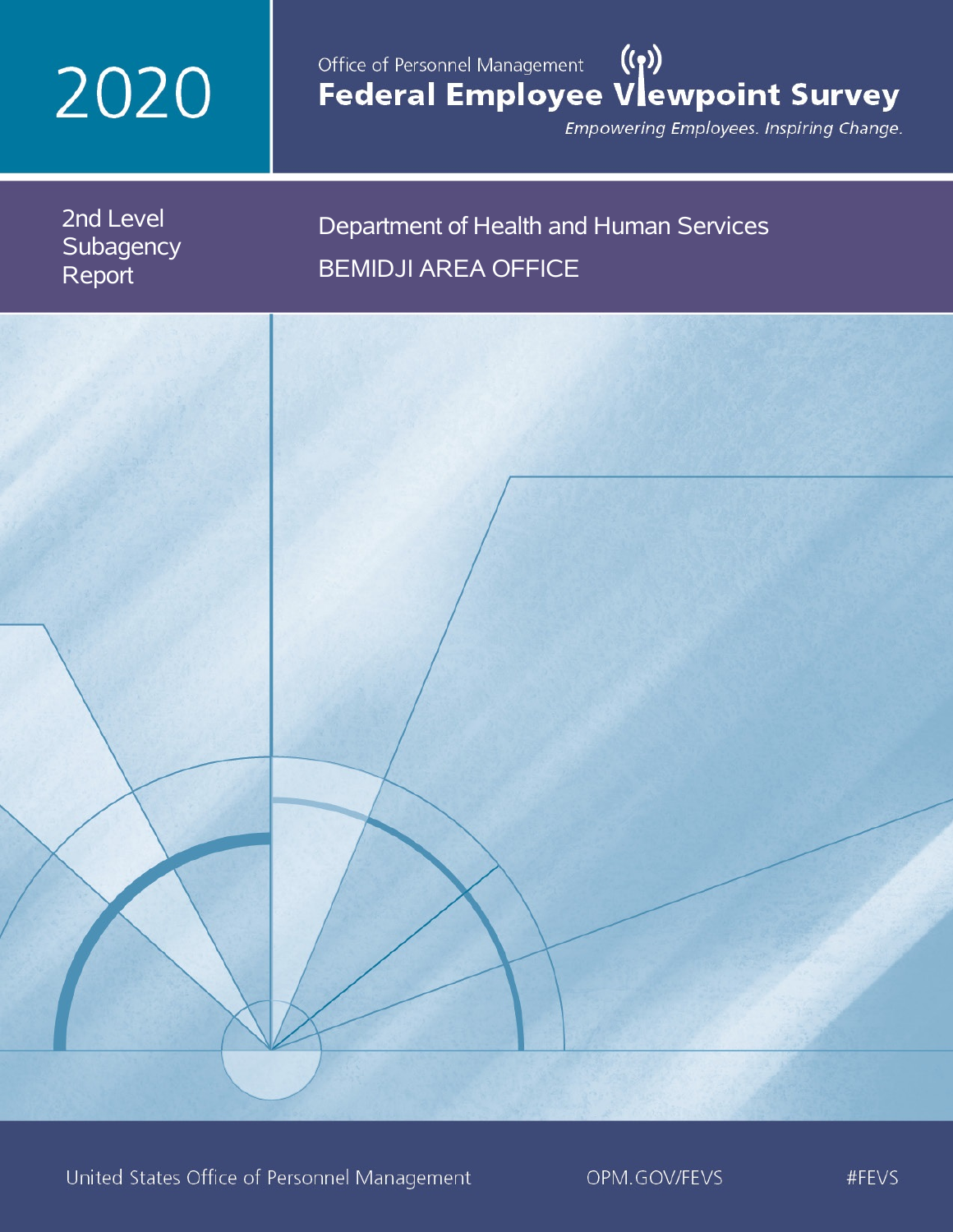# **Department of Health and Human Services BEMIDJI AREA OFFICE** *2nd Level Subagency Report*

This 2020 OPM Federal Employee Viewpoint Survey Report provides summary results for the core FEVS, telework, work-life, and demographic items for your subagency, including comparisons to your department or agency.

### **Response Summary**

| <b>Organizations</b>                    | <b>Surveys</b><br>Completed | <b>Response</b><br>Rate |
|-----------------------------------------|-----------------------------|-------------------------|
| Governmentwide                          | 624.800                     | 44.3%                   |
| Department of Health and Human Services | 50,393                      | 70.6%                   |
| Indian Health Service                   | 7.101                       | 54.7%                   |
| <b>BEMIDJI AREA OFFICE</b>              | 259                         | 51.7%                   |

# **Top 10 Positive & Negative Items and Leading & Trailing Your Comparison Group**

These sections provide high level information on how your sub-agency is doing.

# **Main Report Results**

The results include response percentages for each survey item. The definitions for the Positive, Neutral, and Negative response percentages vary in the following ways across the three primary response scales used in the survey:

Positive: *"Strongly Agree* and *Agree"* or *"Very Satisfied* and *Satisfied"* or *"Very Good* and *Good"* Neutral: *"Neither Agree nor Disagree"* or *"Neither Satisfied nor Dissatisfied"* or *"Fair"* Negative: *"Disagree* and *Strongly Disagree"* or *"Dissatisfied* and *Very Dissatisfied"* or *"Poor* and *Very Poor"*

Positive, Neutral, and Negative percentages are based on the total number of responses (N) that are in these three categories. The number of *Do Not Know (DNK), Choose Not to Participate, Not Available to me,* or *Unaware of Programs* responses, where applicable, is listed separately.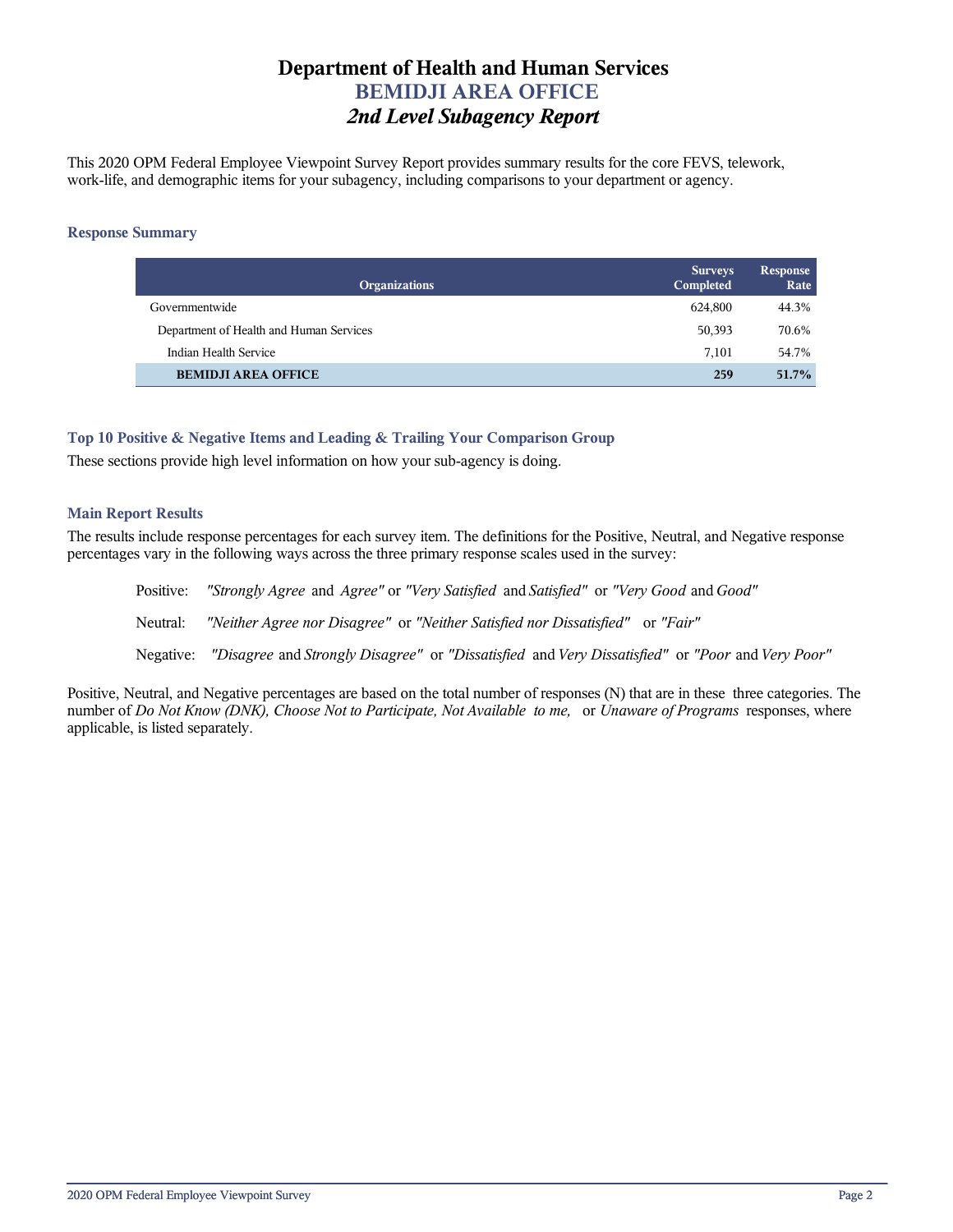# **Top 10 Positive & Negative Items**

The figures below highlight the top 10 positive and negative results from the survey to help you quickly identify the most positive and most negative aspects of the organizational environment (only items 1 to 10 and 12 to 38 are included). Use this snapshot as a quick reference or overview of your OPM FEVS results.

# *Highest Percent Positive*

(Q20)

| 94.5% | I know how my work relates to the agency's<br>goals. $(Q7)$                                                      | 28             |
|-------|------------------------------------------------------------------------------------------------------------------|----------------|
| 84.9% | My supervisor treats me with respect. $(Q23)$                                                                    |                |
| 83.7% | My work unit has the job-relevant<br>knowledge and skills necessary to<br>accomplish organizational goals. (Q13) | 28<br>25       |
| 83.7% | Employees are protected from health and<br>safety hazards on the job. (Q15)                                      | 25             |
| 83.5% | I know what is expected of me on the job.<br>(Q4)                                                                |                |
| 80.8% | My work gives me a feeling of personal<br>accomplishment. (Q3)                                                   | 2 <sup>3</sup> |
| 80.4% | My supervisor listens to what I have to say.<br>(Q22)                                                            | 2 <sup>3</sup> |
| 79.8% | Supervisors in my work unit support<br>employee development. (Q21)                                               | 22             |
| 79.5% | My supervisor supports my need to balance<br>work and other life issues. (Q19)                                   | 21             |
| 79.4% | My supervisor is committed to a workforce.                                                                       |                |

representative of all segments of society.

# *Highest Percent Negative*

- 28.4% In my work unit, steps are taken to deal with a poor performer who cannot or will not improve. (Q10)
- $28.0\%$  My workload is reasonable.  $(Q5)$
- 25.7% Managers promote communication among different work units (for example, about projects, goals, needed resources). (Q29)
- 5.3% I believe the results of this survey will be used to make my agency a better place to work. (Q18)
- 23.9% How satisfied are you with the recognition you receive for doing a good job? (Q35)
- 23.8% In my organization, senior leaders generate high levels of motivation and commitment in the workforce. (Q26)
- 22.6% How satisfied are you with the information you receive from management on what's going on in your organization? (Q34)
- 21.6% In my work unit, differences in performance are recognized in a meaningful way. (Q12)
- 20.3% Employees are recognized for providing high quality products and services. (Q14)
- 17.4% Considering everything, how satisfied are you with your pay? (Q37)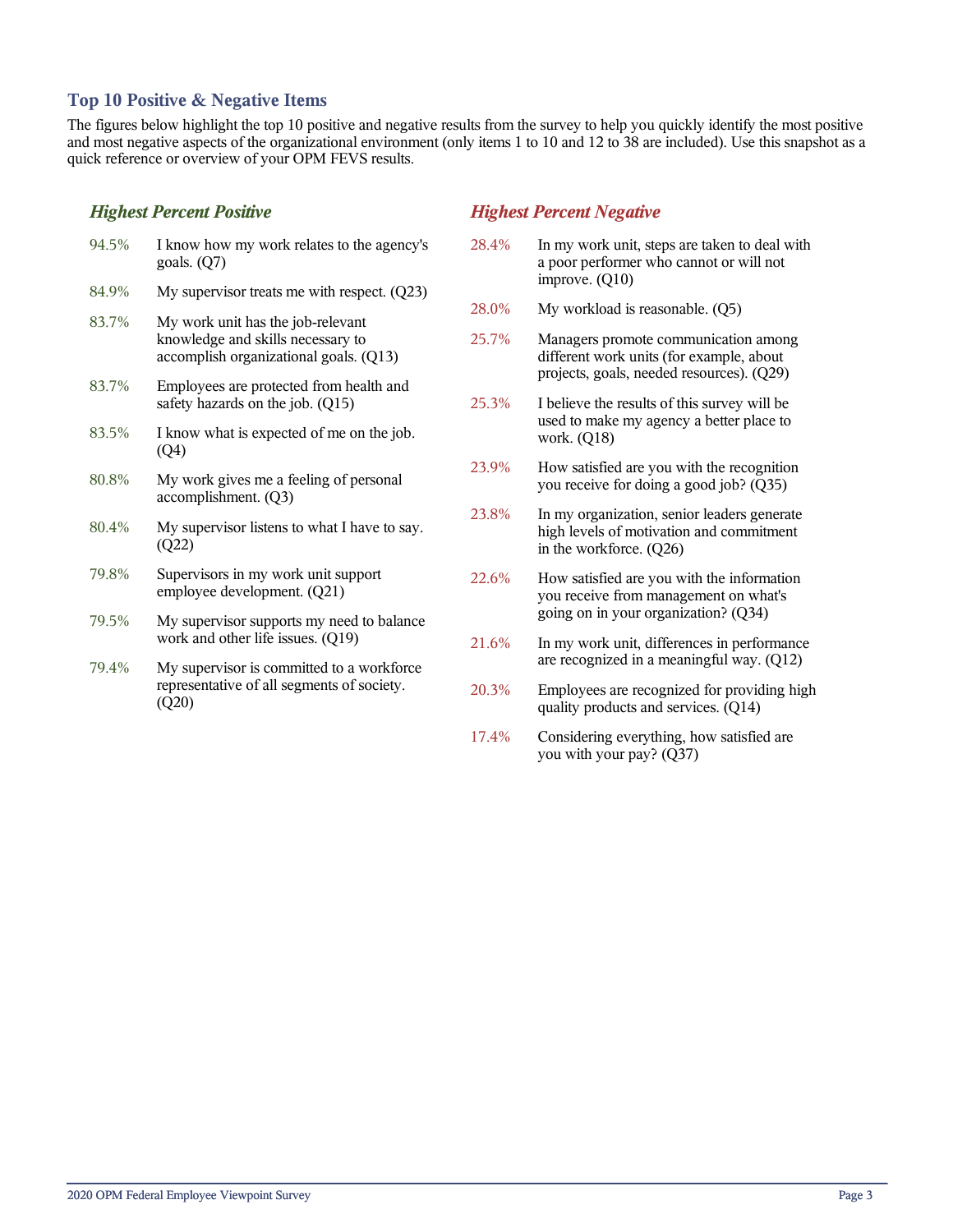# **Leading Your Comparison Group**

The figure below allows you to see where your subagency results are higher than your comparison group (Indian Health Service) average (only items 1 to 10 and 12 to 38 are included). Only survey items with differences of 3 percentage points or more from your comparison group average are displayed. If your subagency has more than 10 items that are higher than the average, only the 10 items with the greatest differences are shown. An '\*' in % Positive Response represents a percentage less than 8.

BEMIDJI AREA OFFICE

Indian Health Service

| <b>Survey Item</b>                                                                            | % Positive Response | Difference |
|-----------------------------------------------------------------------------------------------|---------------------|------------|
| Supervisors in my work unit support employee<br>development. (Q21)                            | 79.8%<br>64.6%      | $+15.2$    |
| My supervisor is committed to a workforce<br>representative of all segments of society. (Q20) | 79.4%<br>65.6%      | $+13.8$    |
| Employees are protected from health and<br>safety hazards on the job. (Q15)                   | 83.7%<br>71.1%      | $+12.6$    |
| I recommend my organization as a good place<br>to work. $(Q17)$                               | 76.7%<br>64.9%      | $+11.8$    |
| Considering everything, how satisfied are<br>you with your organization? (Q38)                | 71.2%<br>60.4%      | $+10.8$    |
| My supervisor treats me with respect. $(Q23)$                                                 | 84.9%<br>74.4%      | $+10.5$    |
| I feel encouraged to come up with new and<br>better ways of doing things. (Q2)                | $71.6\%$<br>61.1%   | $+10.5$    |
| I am given a real opportunity to improve my<br>skills in my organization. (Q1)                | 74.5%<br>64.3%      | $+10.2$    |
| Overall, how good a job do you feel is being<br>done by your immediate supervisor? (Q25)      | 75.0%<br>64.9%      | $+10.1$    |
| My supervisor listens to what I have<br>to say. $(Q22)$                                       | 80.4%<br>70.4%      | $+10.0$    |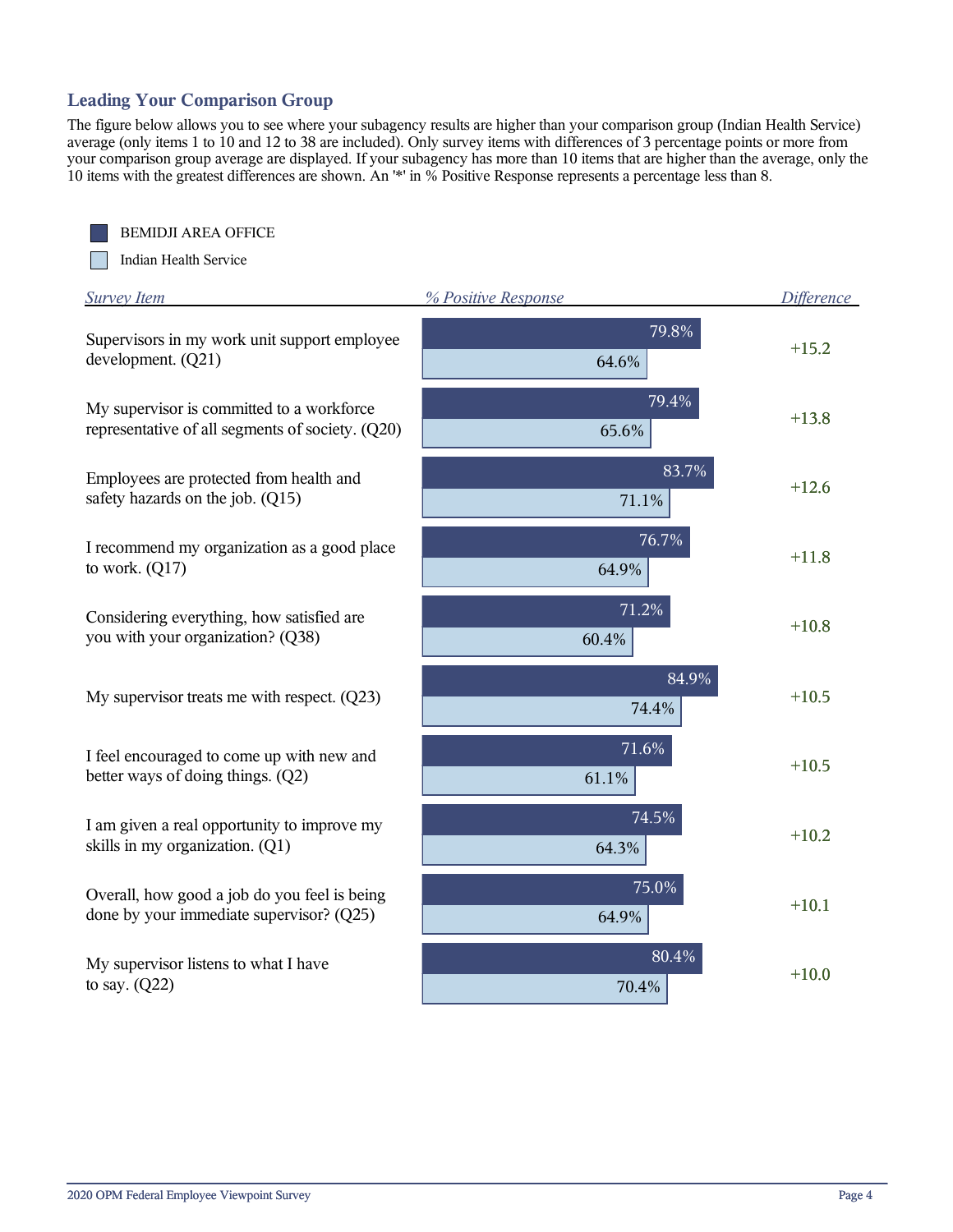# **Trailing Your Comparison Group**

The figure below allows you to see where your subagency results are lower than your comparison group (Indian Health Service) average (only items 1 to 10 and 12 to 38 are included). Only survey items with differences of 3 percentage points or more from your comparison group average are displayed. If your subagency has more than 10 items that are lower than the average, only the 10 items with the greatest differences are shown. An '\*' in % Positive Response represents a percentage less than 8.

BEMIDJI AREA OFFICE

Indian Health Service

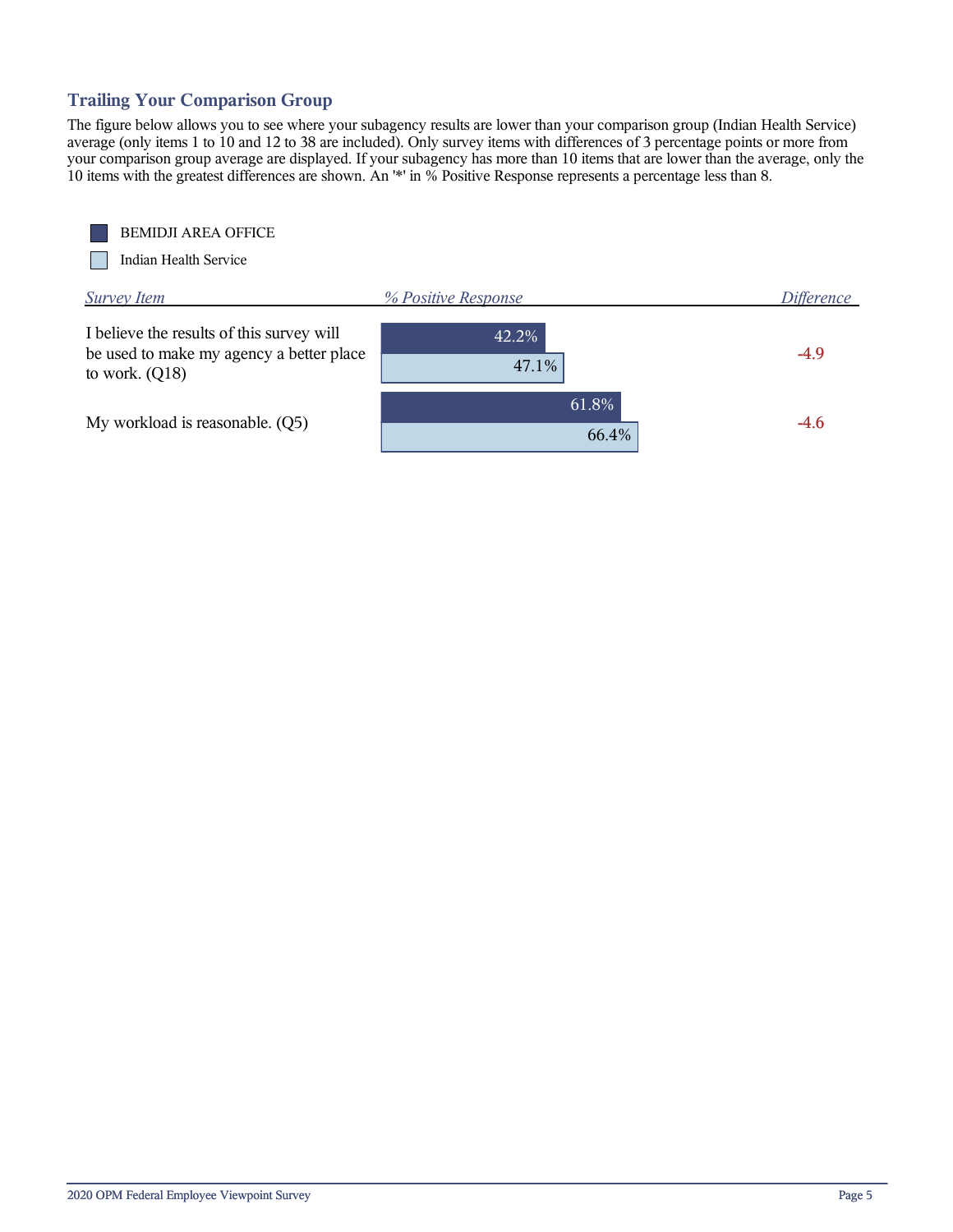# **My Work Experience**

# *1. I am given a real opportunity to improve my skills in my organization.*

|         | <b>Positive</b> | <b>Neutral</b> | <b>Negative</b> |
|---------|-----------------|----------------|-----------------|
| 619,947 | 69.9%           | 15.2%          | 14.8%           |
| 50.112  | 75.8%           | 13.3%          | 10.9%           |
| 7.053   | 64.3%           | 19.2%          | 16.5%           |
| 259     | 74.5%           | 14.2%          | 11.3%           |
|         |                 |                |                 |

### *2. I feel encouraged to come up with new and better ways of doing things.*

| <b>Organizations</b>                    | N       | <b>Positive</b> | <b>Neutral</b> | <b>Negative</b> |
|-----------------------------------------|---------|-----------------|----------------|-----------------|
| Governmentwide                          | 615.099 | 66.6%           | 15.9%          | 17.5%           |
| Department of Health and Human Services | 49.723  | 72.9%           | 14.0%          | 13.1%           |
| Indian Health Service                   | 6.994   | 61.1%           | 19.8%          | 19.1%           |
| <b>BEMIDJI AREA OFFICE</b>              | 257     | 71.6%           | 16.5%          | $12.0\%$        |

# *3. My work gives me a feeling of personal accomplishment.*

| <b>Organizations</b>                    |         | <b>Positive</b> | <b>Neutral</b> | <b>Negative</b> |
|-----------------------------------------|---------|-----------------|----------------|-----------------|
| Governmentwide                          | 618.334 | 74.6%           | 13.7%          | 11.7%           |
| Department of Health and Human Services | 49.967  | 80.5%           | 11.4%          | 8.0%            |
| Indian Health Service                   | 7.003   | 74.5%           | 14.9%          | 10.6%           |
| <b>BEMIDJI AREA OFFICE</b>              | 255     | 80.8%           | $15.4\%$       | 3.8%            |

# *4. I know what is expected of me on the job.*

| <b>Organizations</b>                    |         | <b>Positive</b> | <b>Neutral</b> | <b>Negative</b> |
|-----------------------------------------|---------|-----------------|----------------|-----------------|
| Governmentwide                          | 621.862 | 83.5%           | 9.2%           | 7.3%            |
| Department of Health and Human Services | 50.138  | 86.0%           | 8.1%           | 5.9%            |
| Indian Health Service                   | 7.057   | 84.8%           | 8.9%           | 6.3%            |
| <b>BEMIDJI AREA OFFICE</b>              | 257     | 83.5%           | $9.8\%$        | 6.6%            |

### *5. My workload is reasonable.*

| <b>Organizations</b>                    | N       | <b>Positive</b> | <b>Neutral</b> | <b>Negative</b> | <b>DNK</b><br>(N) |
|-----------------------------------------|---------|-----------------|----------------|-----------------|-------------------|
| Governmentwide                          | 619.493 | 66.7%           | 12.7%          | 20.6%           | 931               |
| Department of Health and Human Services | 50,052  | 67.6%           | 12.7%          | 19.7%           | 60                |
| Indian Health Service                   | 7.048   | 66.4%           | 14.0%          | 19.6%           | 11                |
| <b>BEMIDJI AREA OFFICE</b>              | 257     | 61.8%           | $10.2\%$       | $28.0\%$        |                   |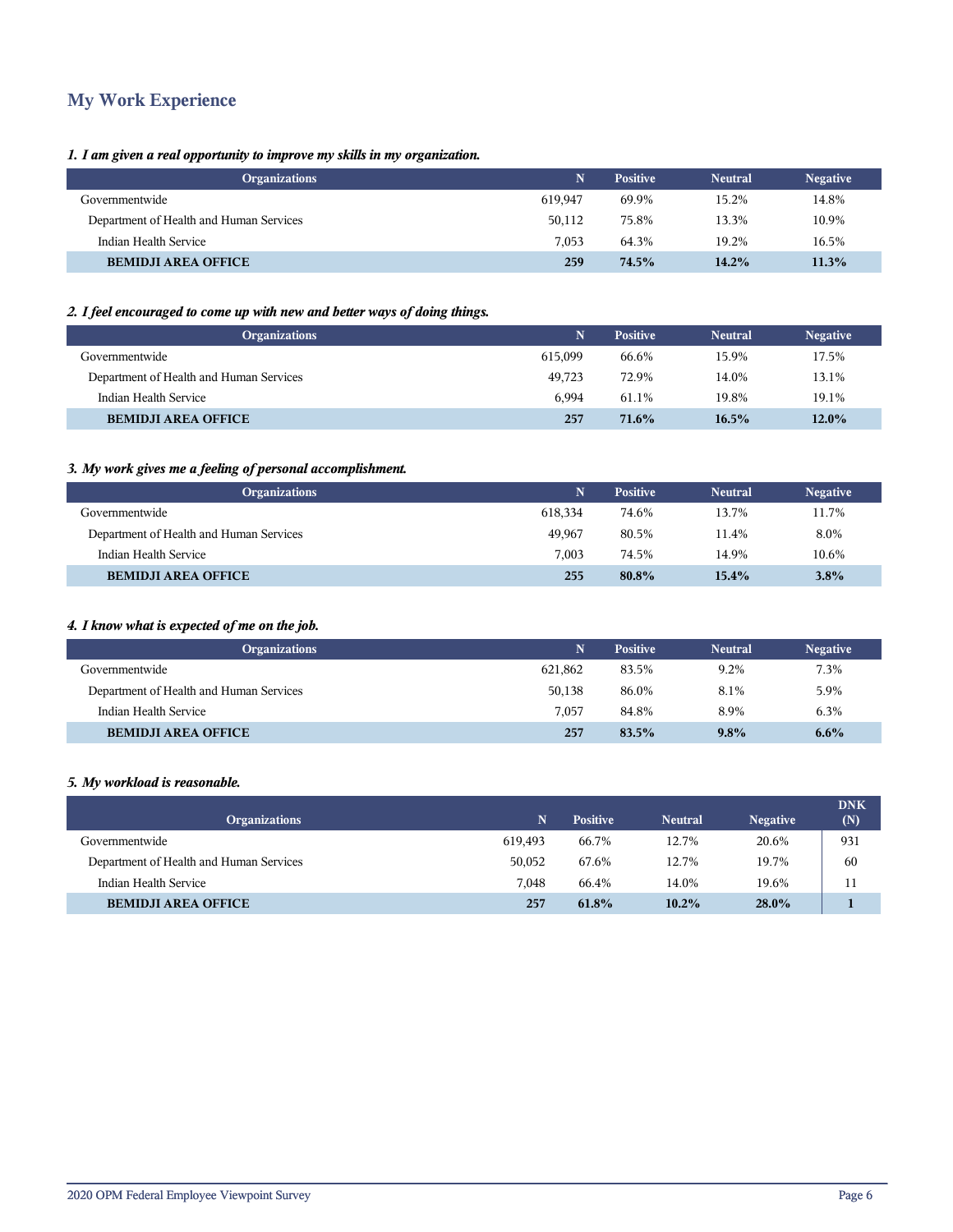# **My Work Experience (continued)**

# *6. My talents are used well in the workplace.*

| <b>Organizations</b>                    |         | <b>Positive</b> | <b>Neutral</b> | <b>Negative</b> | <b>DNK</b><br>(N) |
|-----------------------------------------|---------|-----------------|----------------|-----------------|-------------------|
| Governmentwide                          | 611.287 | 65.9%           | 15.3%          | 18.8%           | 1,541             |
| Department of Health and Human Services | 49.454  | 70.5%           | 14.4%          | 15.1%           | 89                |
| Indian Health Service                   | 6.969   | 68.9%           | 16.7%          | 14.4%           | 21                |
| <b>BEMIDJI AREA OFFICE</b>              | 254     | 74.5%           | $16.0\%$       | $9.5\%$         | $\bf{0}$          |

# *7. I know how my work relates to the agency's goals.*

| <b>Organizations</b>                    | 'N.     | <b>Positive</b> | <b>Neutral</b> | <b>Negative</b> | <b>DNK</b><br>(N) |
|-----------------------------------------|---------|-----------------|----------------|-----------------|-------------------|
| Governmentwide                          | 618,591 | 87.1%           | 7.9%           | 5.0%            | 1,479             |
| Department of Health and Human Services | 49.901  | 89.9%           | 6.7%           | 3.4%            | 102               |
| Indian Health Service                   | 7.005   | 86.5%           | 9.9%           | 3.7%            | 25                |
| <b>BEMIDJI AREA OFFICE</b>              | 256     | $94.5\%$        | $3.5\%$        | 2.1%            |                   |

# *8. I can disclose a suspected violation of any law, rule or regulation without fear of reprisal.*

| <b>Organizations</b>                    |         | <b>Positive</b> | <b>Neutral</b> | <b>Negative</b> | <b>DNK</b><br>(N) |
|-----------------------------------------|---------|-----------------|----------------|-----------------|-------------------|
| Governmentwide                          | 604.744 | 68.5%           | 16.1%          | 15.4%           | 18,046            |
| Department of Health and Human Services | 48,101  | 67.7%           | 17.8%          | 14.5%           | 2,074             |
| Indian Health Service                   | 6.953   | 59.3%           | 19.8%          | 20.9%           | 120               |
| <b>BEMIDJI AREA OFFICE</b>              | 253     | 69.2%           | 16.8%          | $14.0\%$        | 5.                |

# **My Work Unit**

# *9. The people I work with cooperate to get the job done.*

| <b>Organizations</b>                    | N       | <b>Positive</b> | <b>Neutral</b> | <b>Negative</b> |
|-----------------------------------------|---------|-----------------|----------------|-----------------|
| Governmentwide                          | 623,646 | 84.1%           | 8.5%           | 7.4%            |
| Department of Health and Human Services | 50.280  | 86.2%           | 7.7%           | 6.2%            |
| Indian Health Service                   | 7.090   | 70.8%           | 15.3%          | 13.9%           |
| <b>BEMIDJI AREA OFFICE</b>              | 258     | 78.7%           | 12.2%          | 9.1%            |

### *10. In my work unit, steps are taken to deal with a poor performer who cannot or will not improve.*

| <b>Organizations</b>                    | N       | <b>Positive</b> | <b>Neutral</b> | <b>Negative</b> | <b>DNK</b><br>(N) |
|-----------------------------------------|---------|-----------------|----------------|-----------------|-------------------|
| Governmentwide                          | 540.222 | 42.3%           | 27.5%          | 30.2%           | 83,418            |
| Department of Health and Human Services | 42,095  | 46.8%           | 28.8%          | 24.4%           | 8,163             |
| Indian Health Service                   | 6.636   | 35.6%           | 27.4%          | 37.0%           | 455               |
| <b>BEMIDJI AREA OFFICE</b>              | 240     | 43.4%           | 28.2%          | 28.4%           | 19                |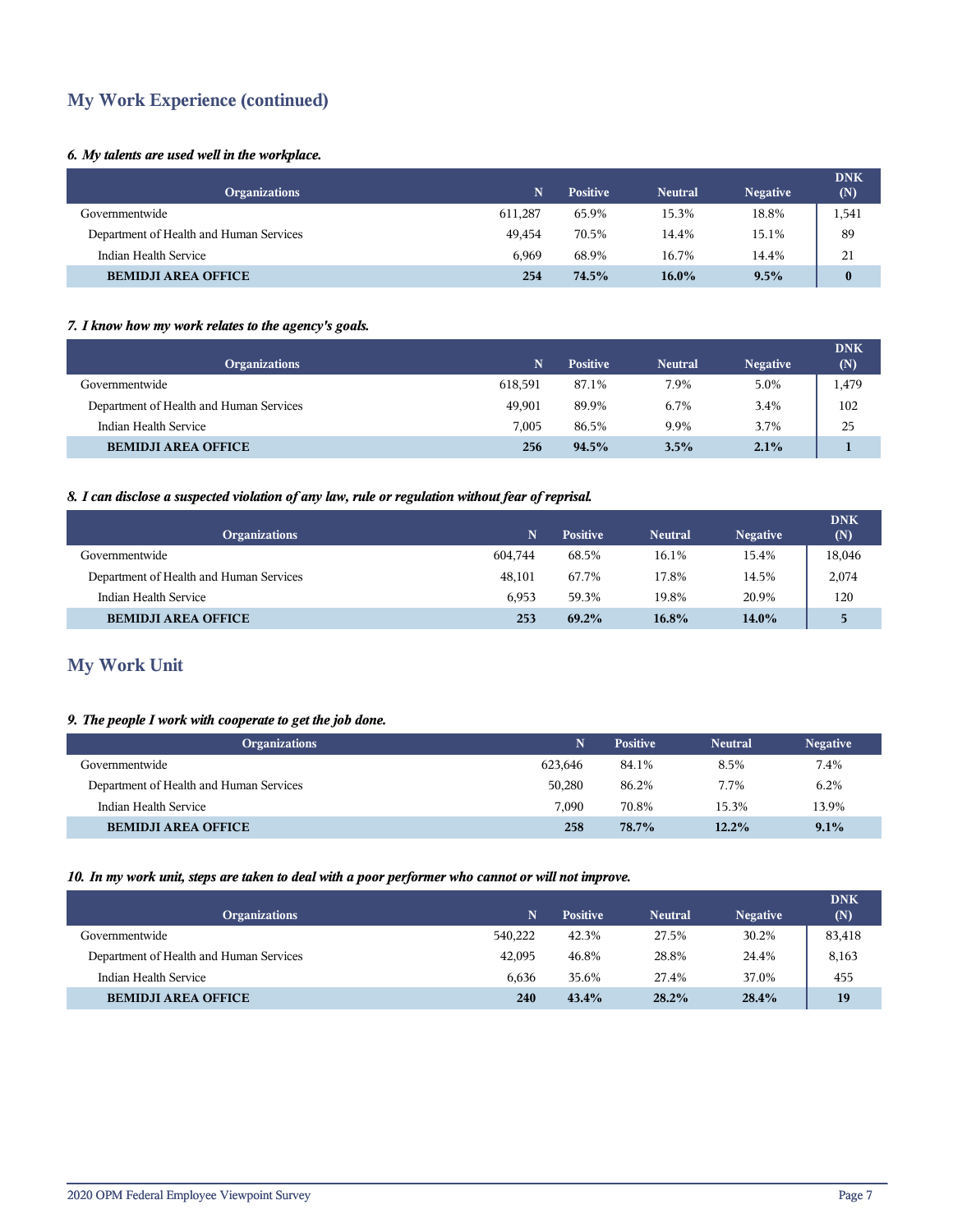# **My Work Unit (continued)**

# *11. In my work unit poor performers usually:*

| <b>Organizations</b>                    |         | Remain<br>In Work<br><b>Unit And</b><br>Improve<br>N Over Time | Remain<br>In Work<br><b>Unit And</b><br>Continue<br>Tо<br>Under-<br>Perform | Leave<br><b>Work Unit-</b><br><b>Removed</b><br><sub>or</sub><br><b>Transferred</b> | Leave<br>Work<br>Unit-<br>Quit | No Poor<br><b>Performers In</b><br><b>Work Unit</b> | Do Not<br><b>Know</b><br>(N) |
|-----------------------------------------|---------|----------------------------------------------------------------|-----------------------------------------------------------------------------|-------------------------------------------------------------------------------------|--------------------------------|-----------------------------------------------------|------------------------------|
| Governmentwide                          | 479,951 | 18.6%                                                          | 49.3%                                                                       | 9.3%                                                                                | 2.0%                           | 20.8%                                               | 143,690                      |
| Department of Health and Human Services | 37,049  | 21.2%                                                          | 41.6%                                                                       | 9.7%                                                                                | 2.6%                           | 24.8%                                               | 13,199                       |
| Indian Health Service                   | 5,697   | 19.8%                                                          | 57.0%                                                                       | 5.9%                                                                                | 2.7%                           | 14.5%                                               | 1,393                        |
| <b>BEMIDJI AREA OFFICE</b>              | 209     | $17.6\%$                                                       | $53.6\%$                                                                    | $5.6\%$                                                                             | 5.7%                           | 17.5%                                               | 50                           |

# *12. In my work unit, differences in performance are recognized in a meaningful way.*

| <b>Organizations</b>                    | N       | <b>Positive</b> | <b>Neutral</b> | <b>Negative</b> | <b>DNK</b><br>(N) |
|-----------------------------------------|---------|-----------------|----------------|-----------------|-------------------|
| Governmentwide                          | 574.692 | 50.9%           | 25.0%          | 24.1%           | 48,809            |
| Department of Health and Human Services | 45.977  | 57.1%           | 23.3%          | 19.6%           | 4,281             |
| Indian Health Service                   | 6.810   | 42.8%           | 27.8%          | 29.4%           | 277               |
| <b>BEMIDJI AREA OFFICE</b>              | 246     | 43.4%           | $35.0\%$       | 21.6%           | 12                |

# *13. My work unit has the job-relevant knowledge and skills necessary to accomplish organizational goals.*

| <b>Organizations</b>                    |         | <b>Positive</b> | <b>Neutral</b> | <b>Negative</b> | <b>DNK</b><br>(N) |
|-----------------------------------------|---------|-----------------|----------------|-----------------|-------------------|
| Governmentwide                          | 618.137 | 81.9%           | 10.5%          | 7.6%            | 5,585             |
| Department of Health and Human Services | 49.869  | 85.0%           | 9.1%           | 5.9%            | 414               |
| Indian Health Service                   | 7.025   | 73.9%           | 16.8%          | 9.4%            | 60                |
| <b>BEMIDJI AREA OFFICE</b>              | 256     | 83.7%           | 12.5%          | $3.8\%$         |                   |

# **My Agency**

# *14. Employees are recognized for providing high quality products and services.*

| <b>Organizations</b>                    | 'N.     | <b>Positive</b> | <b>Neutral</b> | <b>Negative</b> | <b>DNK</b><br>(N)       |
|-----------------------------------------|---------|-----------------|----------------|-----------------|-------------------------|
| Governmentwide                          | 614.057 | 64.3%           | 17.0%          | 18.8%           | 7,882                   |
| Department of Health and Human Services | 49.602  | 70.7%           | 15.0%          | 14.3%           | 579                     |
| Indian Health Service                   | 6.996   | 48.3%           | 24.0%          | 27.7%           | 70                      |
| <b>BEMIDJI AREA OFFICE</b>              | 254     | 54.3%           | 25.4%          | 20.3%           | $\overline{\mathbf{4}}$ |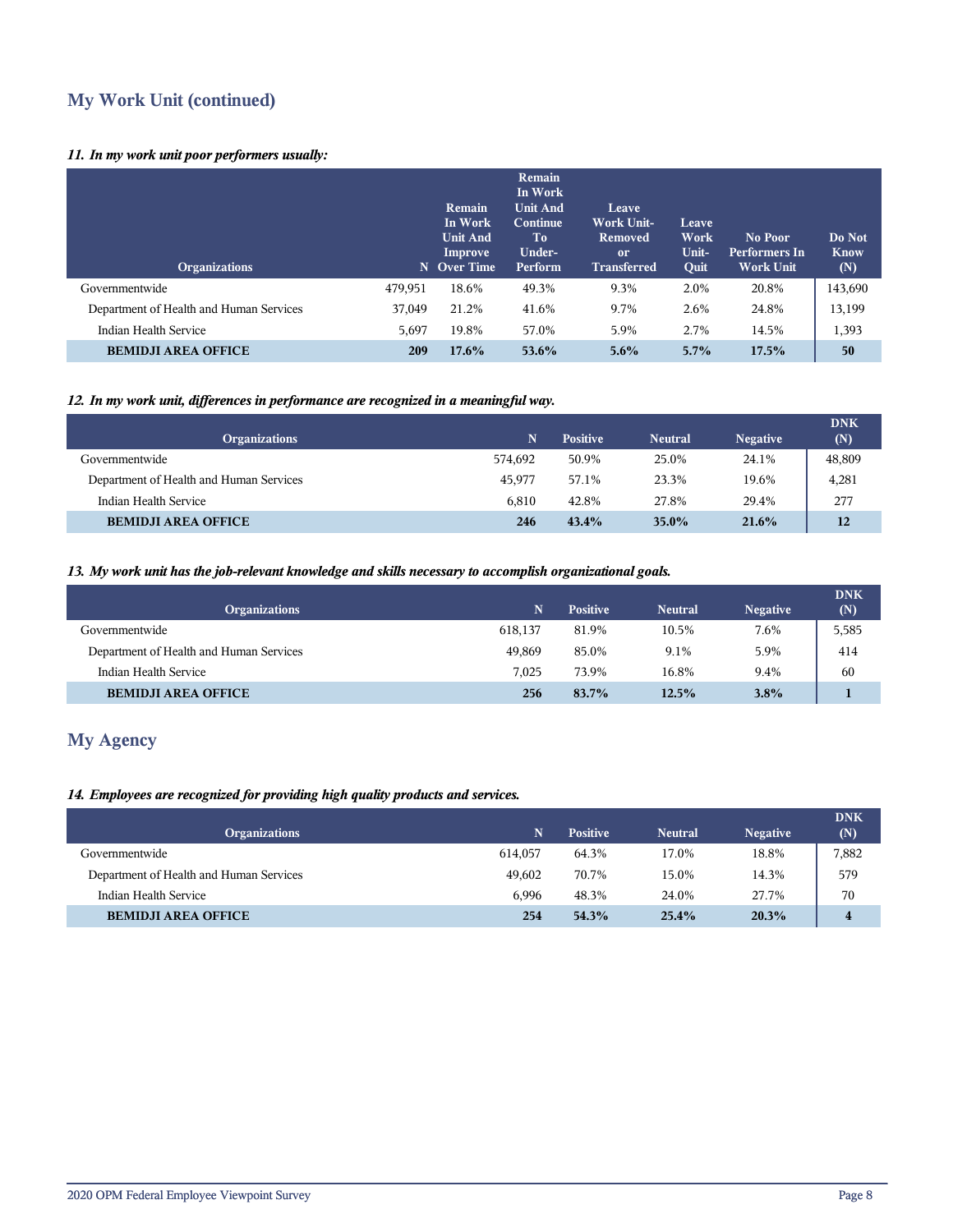# **My Agency (continued)**

# *15. Employees are protected from health and safety hazards on the job.*

| <b>Organizations</b>                    |         | <b>Positive</b> | <b>Neutral</b> | <b>Negative</b> | <b>DNK</b><br>(N) |
|-----------------------------------------|---------|-----------------|----------------|-----------------|-------------------|
| Governmentwide                          | 615.590 | 77.3%           | 11.3%          | 11.4%           | 6,144             |
| Department of Health and Human Services | 49,331  | 84.3%           | 9.4%           | 6.3%            | 795               |
| Indian Health Service                   | 7.031   | 71.1%           | 15.2%          | 13.7%           | 35                |
| <b>BEMIDJI AREA OFFICE</b>              | 257     | 83.7%           | 12.8%          | $3.4\%$         |                   |

# *16. My agency is successful at accomplishing its mission.*

| <b>Organizations</b>                    |         | <b>Positive</b> | <b>Neutral</b> | <b>Negative</b> | <b>DNK</b><br>(N) |
|-----------------------------------------|---------|-----------------|----------------|-----------------|-------------------|
| Governmentwide                          | 614.969 | 81.4%           | 12.5%          | 6.1%            | 7,377             |
| Department of Health and Human Services | 49.679  | 82.8%           | 11.8%          | 5.5%            | 527               |
| Indian Health Service                   | 7.008   | 67.9%           | 22.4%          | 9.7%            | 63                |
| <b>BEMIDJI AREA OFFICE</b>              | 258     | $75.7\%$        | $17.7\%$       | $6.6\%$         |                   |

# *17. I recommend my organization as a good place to work.*

| <b>Organizations</b>                    | N       | <b>Positive</b> | <b>Neutral</b> | <b>Negative</b> |
|-----------------------------------------|---------|-----------------|----------------|-----------------|
| Governmentwide                          | 623,730 | 70.7%           | 17.2%          | 12.1%           |
| Department of Health and Human Services | 50,290  | 77.2%           | 14.4%          | 8.4%            |
| Indian Health Service                   | 7.092   | 64.9%           | 22.7%          | 12.4%           |
| <b>BEMIDJI AREA OFFICE</b>              | 259     | $76.7\%$        | $16.0\%$       | 7.3%            |

# *18. I believe the results of this survey will be used to make my agency a better place to work.*

| <b>Organizations</b>                    | N       | <b>Positive</b> | <b>Neutral</b> | <b>Negative</b> | <b>DNK</b><br>(N) |
|-----------------------------------------|---------|-----------------|----------------|-----------------|-------------------|
| Governmentwide                          | 580.828 | 42.9%           | 28.2%          | 28.8%           | 43,177            |
| Department of Health and Human Services | 47.203  | 56.9%           | 24.4%          | 18.7%           | 3,099             |
| Indian Health Service                   | 6.644   | 47.1%           | 27.9%          | 25.0%           | 445               |
| <b>BEMIDJI AREA OFFICE</b>              | 238     | 42.2%           | 32.5%          | 25.3%           | 21                |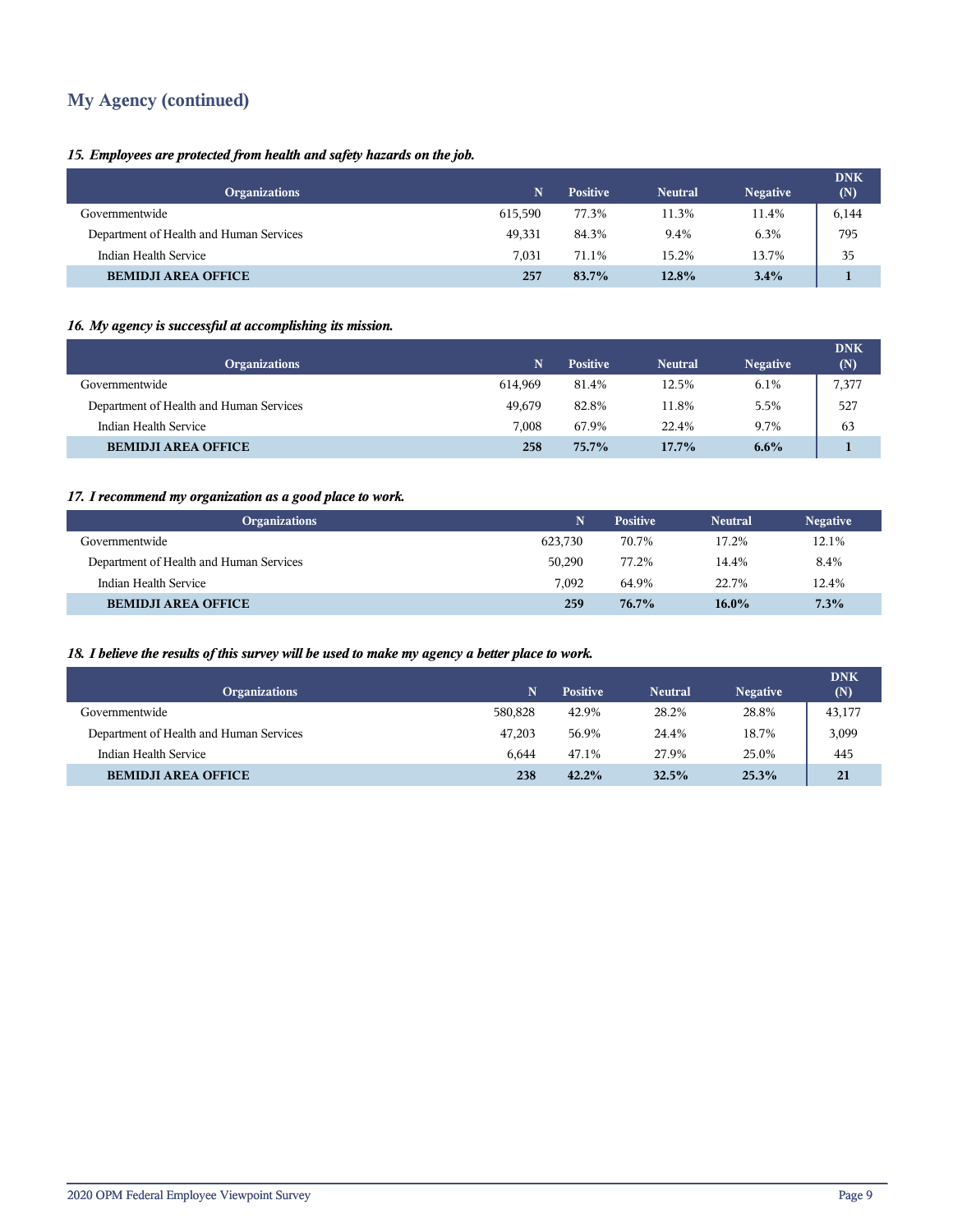# **My Supervisor**

# *19. My supervisor supports my need to balance work and other life issues.*

| <b>Organizations</b>                    | N       | <b>Positive</b> | <b>Neutral</b> | <b>Negative</b> | <b>DNK</b><br>(N) |
|-----------------------------------------|---------|-----------------|----------------|-----------------|-------------------|
| Governmentwide                          | 620,352 | 84.8%           | 8.1%           | 7.1%            | 3,002             |
| Department of Health and Human Services | 50,065  | 86.5%           | 7.1%           | 6.4%            | 214               |
| Indian Health Service                   | 7.047   | 71.7%           | 13.9%          | 14.4%           | 37                |
| <b>BEMIDJI AREA OFFICE</b>              | 259     | 79.5%           | $12.0\%$       | $8.6\%$         | $\bf{0}$          |

# *20. My supervisor is committed to a workforce representative of all segments of society.*

| <b>Organizations</b>                    | N       | <b>Positive</b> | <b>Neutral</b> | <b>Negative</b> | <b>DNK</b><br>(N) |
|-----------------------------------------|---------|-----------------|----------------|-----------------|-------------------|
| Governmentwide                          | 590.535 | 78.9%           | 14.7%          | 6.4%            | 32,108            |
| Department of Health and Human Services | 47.884  | 81.3%           | 12.6%          | 6.1%            | 2,300             |
| Indian Health Service                   | 6.820   | 65.6%           | 21.3%          | 13.1%           | 246               |
| <b>BEMIDJI AREA OFFICE</b>              | 246     | 79.4%           | 13.5%          | 7.1%            | 10                |

### *21. Supervisors in my work unit support employee development.*

| <b>Organizations</b>                    | N       | <b>Positive</b> | <b>Neutral</b> | <b>Negative</b> | <b>DNK</b><br>(N) |
|-----------------------------------------|---------|-----------------|----------------|-----------------|-------------------|
| Governmentwide                          | 616,623 | 77.8%           | 12.5%          | 9.7%            | 6,265             |
| Department of Health and Human Services | 49,785  | 80.9%           | 10.8%          | 8.3%            | 437               |
| Indian Health Service                   | 7.011   | 64.6%           | 18.9%          | 16.5%           | 68                |
| <b>BEMIDJI AREA OFFICE</b>              | 259     | 79.8%           | $10.1\%$       | $10.1\%$        | $\mathbf{0}$      |

# *22. My supervisor listens to what I have to say.*

| Organizations                           |         | <b>Positive</b> | <b>Neutral</b> | <b>Negative</b> |
|-----------------------------------------|---------|-----------------|----------------|-----------------|
| Governmentwide                          | 621.769 | 82.7%           | 9.1%           | 8.1%            |
| Department of Health and Human Services | 50,108  | 83.9%           | 8.7%           | 7.4%            |
| Indian Health Service                   | 7.057   | 70.4%           | 15.7%          | 14.0%           |
| <b>BEMIDJI AREA OFFICE</b>              | 255     | 80.4%           | $11.1\%$       | 8.5%            |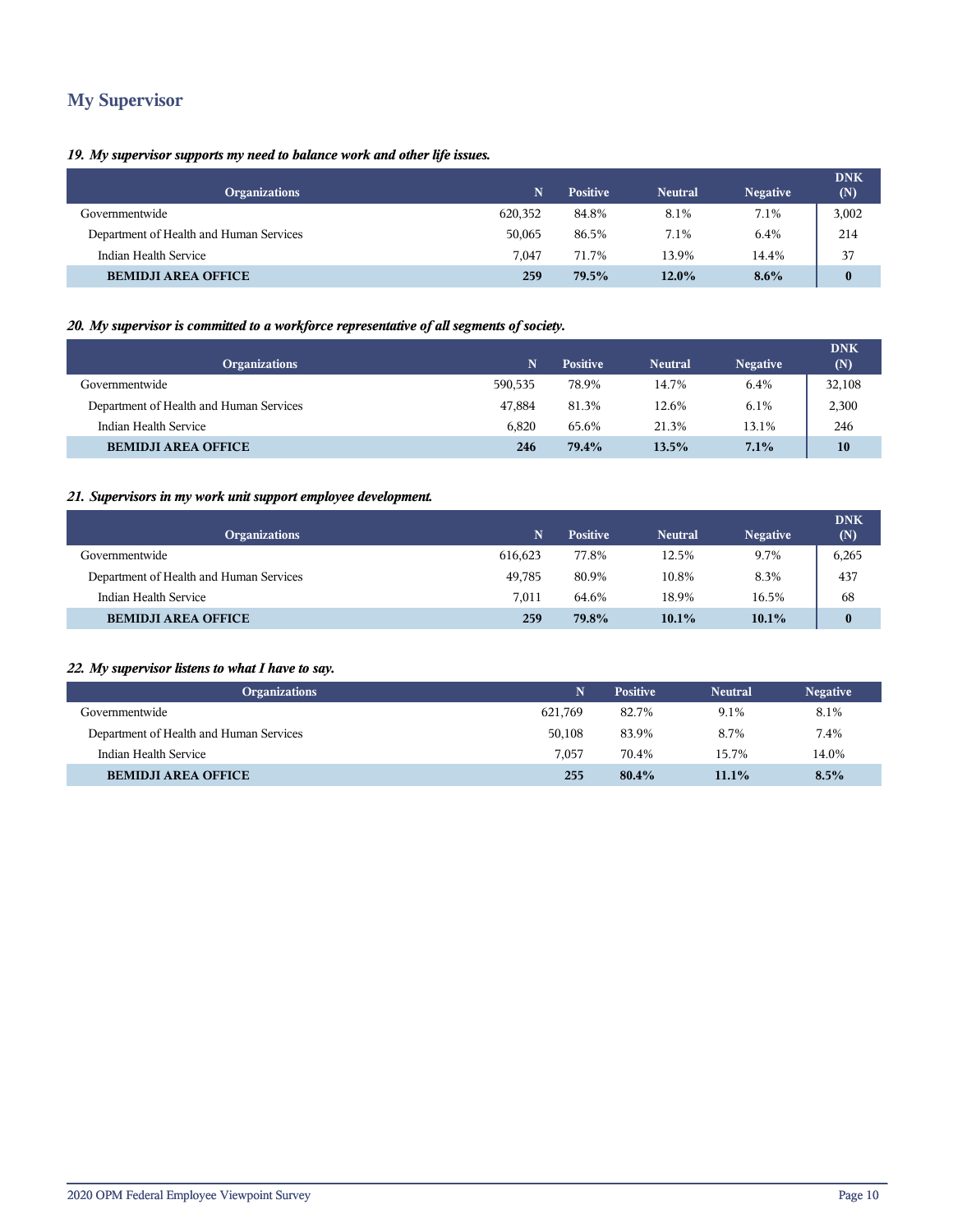# **My Supervisor (continued)**

### *23. My supervisor treats me with respect.*

| <b>Organizations</b>                    | N       | <b>Positive</b> | <b>Neutral</b> | <b>Negative</b> |
|-----------------------------------------|---------|-----------------|----------------|-----------------|
| Governmentwide                          | 621,647 | 86.5%           | 7.6%           | 5.9%            |
| Department of Health and Human Services | 50,095  | 86.5%           | 7.6%           | 5.9%            |
| Indian Health Service                   | 7.062   | 74.4%           | 14.7%          | 11.0%           |
| <b>BEMIDJI AREA OFFICE</b>              | 256     | 84.9%           | $9.9\%$        | 5.2%            |

### *24. I have trust and confidence in my supervisor.*

| <b>Organizations</b>                    | N       | <b>Positive</b> | <b>Neutral</b> | <b>Negative</b> |
|-----------------------------------------|---------|-----------------|----------------|-----------------|
| Governmentwide                          | 621,453 | 76.0%           | 12.6%          | 11.3%           |
| Department of Health and Human Services | 50.055  | 78.0%           | 11.9%          | 10.1%           |
| Indian Health Service                   | 7.056   | 64.1%           | 18.3%          | 17.6%           |
| <b>BEMIDJI AREA OFFICE</b>              | 255     | $73.1\%$        | $16.1\%$       | 10.8%           |

# *25. Overall, how good a job do you feel is being done by your immediate supervisor?*

| <b>Organizations</b>                    |         | <b>Positive</b> | <b>Neutral</b> | <b>Negative</b> |
|-----------------------------------------|---------|-----------------|----------------|-----------------|
| Governmentwide                          | 623.361 | 78.1%           | 14.0%          | 7.8%            |
| Department of Health and Human Services | 50.237  | 80.5%           | 12.5%          | 7.0%            |
| Indian Health Service                   | 7.089   | 64.9%           | 20.2%          | 14.8%           |
| <b>BEMIDJI AREA OFFICE</b>              | 259     | $75.0\%$        | 17.3%          | 7.7%            |

# **Leadership**

# *26. In my organization, senior leaders generate high levels of motivation and commitment in the workforce.*

|                                         |         |                 |                |                 | <b>DNK</b> |
|-----------------------------------------|---------|-----------------|----------------|-----------------|------------|
| <b>Organizations</b>                    |         | <b>Positive</b> | <b>Neutral</b> | <b>Negative</b> | (N)        |
| Governmentwide                          | 610.089 | 50.7%           | 23.6%          | 25.7%           | 10,495     |
| Department of Health and Human Services | 49.369  | 59.7%           | 21.3%          | 19.1%           | 763        |
| Indian Health Service                   | 6.960   | 44.4%           | 27.5%          | 28.1%           | 99         |
| <b>BEMIDJI AREA OFFICE</b>              | 252     | 48.8%           | 27.5%          | 23.8%           | 5          |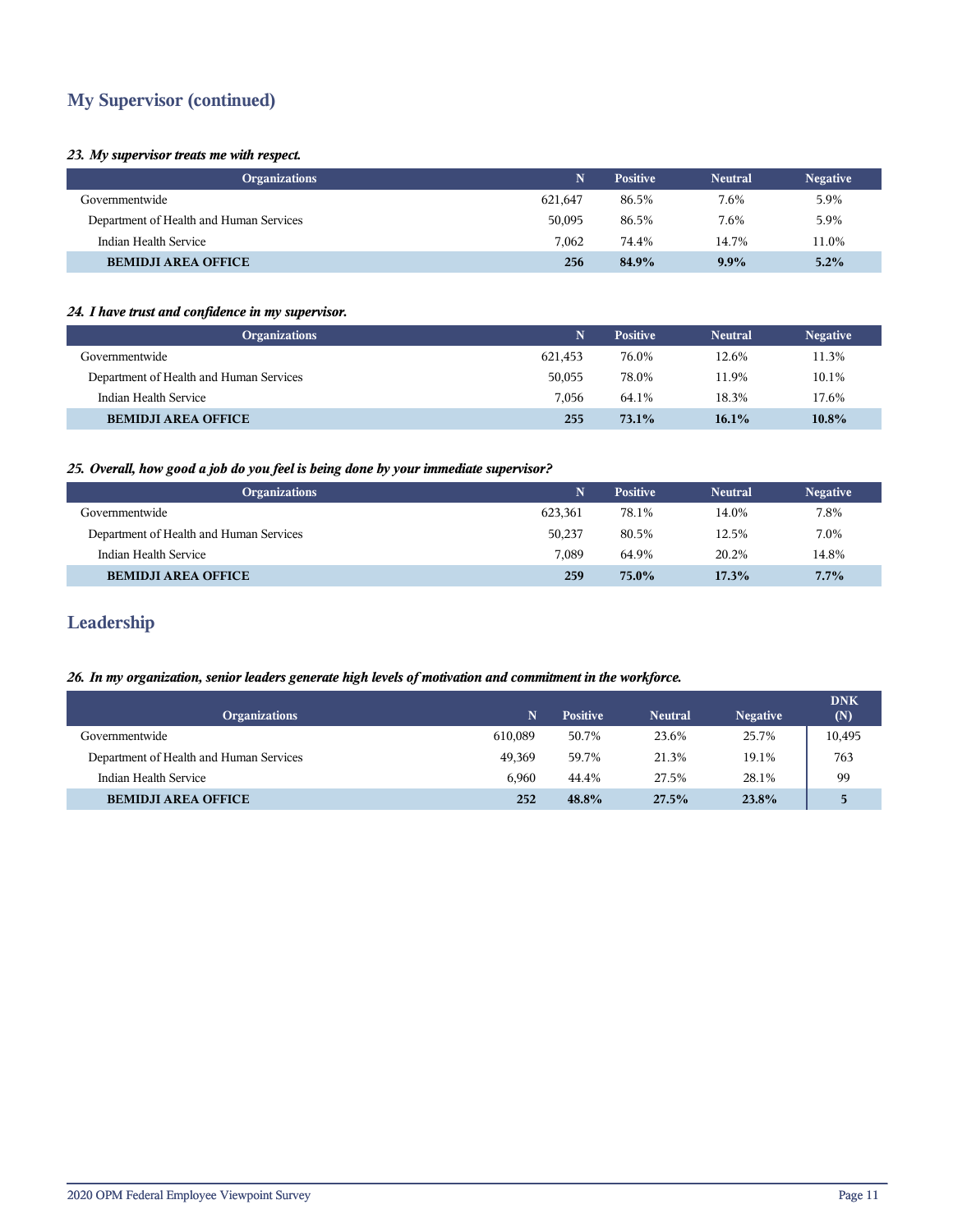# **Leadership (continued)**

*27. My organization's senior leaders maintain high standards of honesty and integrity.*

| <b>Organizations</b>                    | N       | <b>Positive</b> | <b>Neutral</b> | <b>Negative</b> | <b>DNK</b><br>(N) |
|-----------------------------------------|---------|-----------------|----------------|-----------------|-------------------|
| Governmentwide                          | 589.211 | 61.0%           | 21.5%          | 17.5%           | 28,542            |
| Department of Health and Human Services | 47.938  | 65.2%           | 20.2%          | 14.6%           | 1,988             |
| Indian Health Service                   | 6.819   | 49.6%           | 28.2%          | 22.3%           | 218               |
| <b>BEMIDJI AREA OFFICE</b>              | 245     | 55.6%           | 28.6%          | 15.8%           | 10                |

# *28. Managers communicate the goals of the organization.*

| <b>Organizations</b>                    | N       | <b>Positive</b> | <b>Neutral</b> | <b>Negative</b> | <b>DNK</b><br>(N) |
|-----------------------------------------|---------|-----------------|----------------|-----------------|-------------------|
| Governmentwide                          | 613,083 | 67.6%           | 17.3%          | 15.1%           | 5,087             |
| Department of Health and Human Services | 49.536  | 72.9%           | 15.5%          | 11.6%           | 405               |
| Indian Health Service                   | 6.925   | 53.6%           | 24.1%          | 22.2%           | 92                |
| <b>BEMIDJI AREA OFFICE</b>              | 256     | $58.2\%$        | 24.5%          | 17.3%           |                   |

### *29. Managers promote communication among different work units (for example, about projects, goals, needed resources).*

| <b>Organizations</b>                    |         | <b>Positive</b> | <b>Neutral</b> | <b>Negative</b> | <b>DNK</b><br>(N) |
|-----------------------------------------|---------|-----------------|----------------|-----------------|-------------------|
| Governmentwide                          | 608,353 | 60.1%           | 19.8%          | 20.1%           | 11,890            |
| Department of Health and Human Services | 49,156  | 66.0%           | 18.0%          | 16.1%           | 904               |
| Indian Health Service                   | 6.932   | 47.2%           | 25.5%          | 27.3%           | 115               |
| <b>BEMIDJI AREA OFFICE</b>              | 253     | 52.4%           | 21.9%          | $25.7\%$        | $\mathbf{z}$      |

### *30. Overall, how good a job do you feel is being done by the manager directly above your immediate supervisor?*

| <b>Organizations</b>                    |         | <b>Positive</b> | <b>Neutral</b> | <b>Negative</b> | <b>DNK</b><br>(N) |
|-----------------------------------------|---------|-----------------|----------------|-----------------|-------------------|
| Governmentwide                          | 584.531 | 66.8%           | 20.0%          | 13.2%           | 34,681            |
| Department of Health and Human Services | 47.547  | 71.7%           | 18.0%          | 10.2%           | 2,522             |
| Indian Health Service                   | 6.597   | 53.6%           | 27.2%          | 19.2%           | 450               |
| <b>BEMIDJI AREA OFFICE</b>              | 240     | 61.7%           | 24.8%          | 13.5%           | 17                |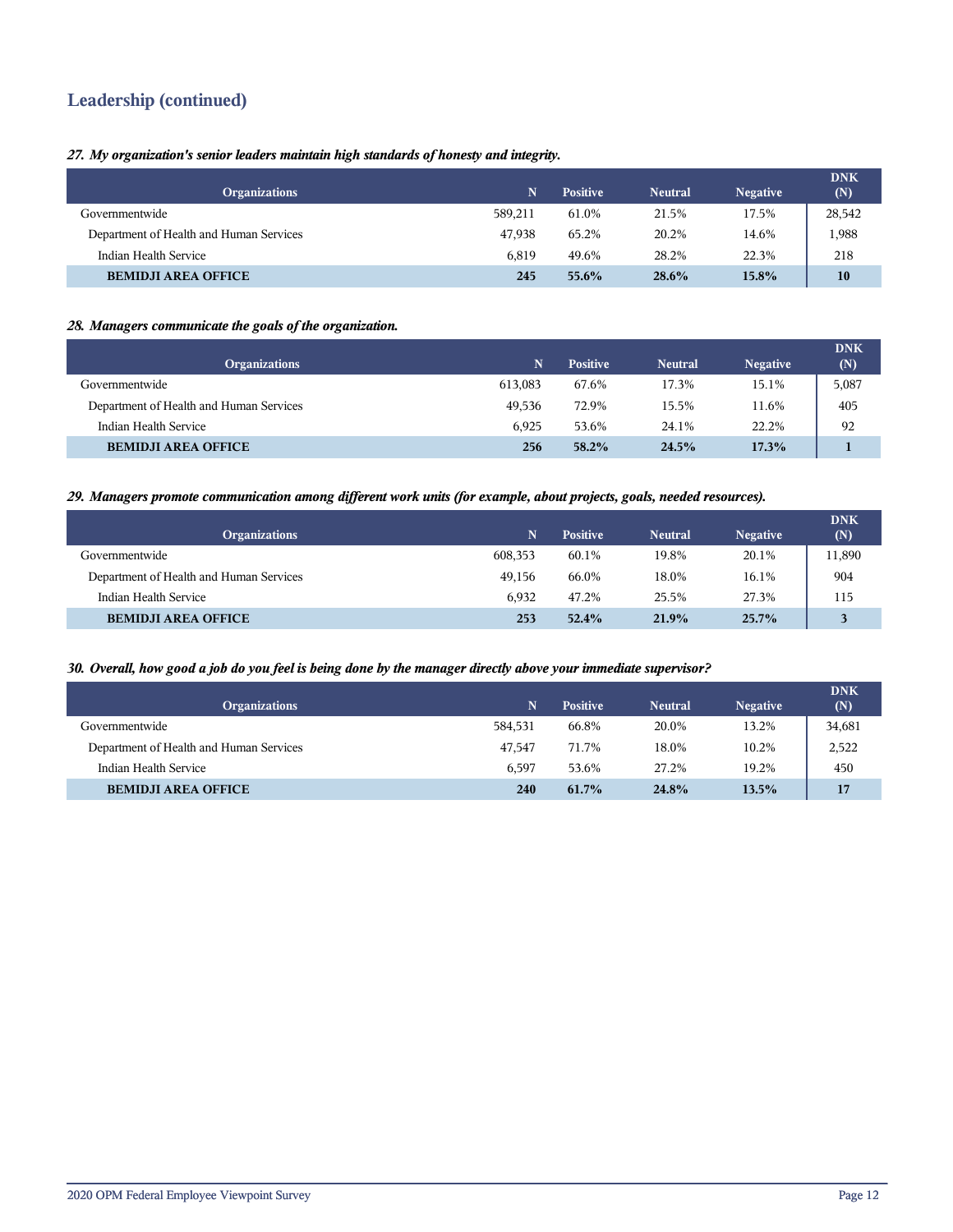# **Leadership (continued)**

# *31. I have a high level of respect for my organization's senior leaders.*

| <b>Organizations</b>                    |         | <b>Positive</b> | <b>Neutral</b> | <b>Negative</b> | <b>DNK</b><br>(N) |
|-----------------------------------------|---------|-----------------|----------------|-----------------|-------------------|
| Governmentwide                          | 610.973 | 61.8%           | 21.2%          | 17.0%           | 8,107             |
| Department of Health and Human Services | 49.475  | 68.2%           | 18.6%          | 13.1%           | 582               |
| Indian Health Service                   | 6.898   | 57.5%           | 24.9%          | 17.6%           | 145               |
| <b>BEMIDJI AREA OFFICE</b>              | 251     | 58.9%           | 27.5%          | $13.6\%$        | 6                 |

# *32. Senior leaders demonstrate support for Work-Life programs.*

|                                         |         |                 |                |                 | <b>DNK</b> |
|-----------------------------------------|---------|-----------------|----------------|-----------------|------------|
| <b>Organizations</b>                    | N       | <b>Positive</b> | <b>Neutral</b> | <b>Negative</b> | (N)        |
| Governmentwide                          | 574.976 | 64.2%           | 22.0%          | 13.8%           | 43,872     |
| Department of Health and Human Services | 47.236  | 72.8%           | 17.8%          | 9.4%            | 2,809      |
| Indian Health Service                   | 6.300   | 47.6%           | 33.3%          | 19.1%           | 735        |
| <b>BEMIDJI AREA OFFICE</b>              | 230     | 51.6%           | $34.0\%$       | 14.4%           | 28         |

# **My Satisfaction**

# *33. How satisfied are you with your involvement in decisions that affect your work?*

| <b>Organizations</b>                    |         | <b>Positive</b> | <b>Neutral</b> | <b>Negative</b> |
|-----------------------------------------|---------|-----------------|----------------|-----------------|
| Governmentwide                          | 615.320 | 57.9%           | 21.8%          | 20.2%           |
| Department of Health and Human Services | 49.876  | 63.1%           | 20.5%          | 16.4%           |
| Indian Health Service                   | 7.004   | 52.5%           | 27.3%          | 20.3%           |
| <b>BEMIDJI AREA OFFICE</b>              | 257     | 59.7%           | 23.2%          | 17.2%           |

### *34. How satisfied are you with the information you receive from management on what's going on in your organization?*

| <b>Organizations</b>                    | N       | <b>Positive</b> | <b>Neutral</b> | <b>Negative</b> |
|-----------------------------------------|---------|-----------------|----------------|-----------------|
| Governmentwide                          | 613.053 | 57.8%           | 20.6%          | 21.6%           |
| Department of Health and Human Services | 49.702  | 64.3%           | 19.4%          | 16.3%           |
| Indian Health Service                   | 6.978   | 47.3%           | 27.3%          | 25.5%           |
| <b>BEMIDJI AREA OFFICE</b>              | 257     | $53.4\%$        | $24.0\%$       | 22.6%           |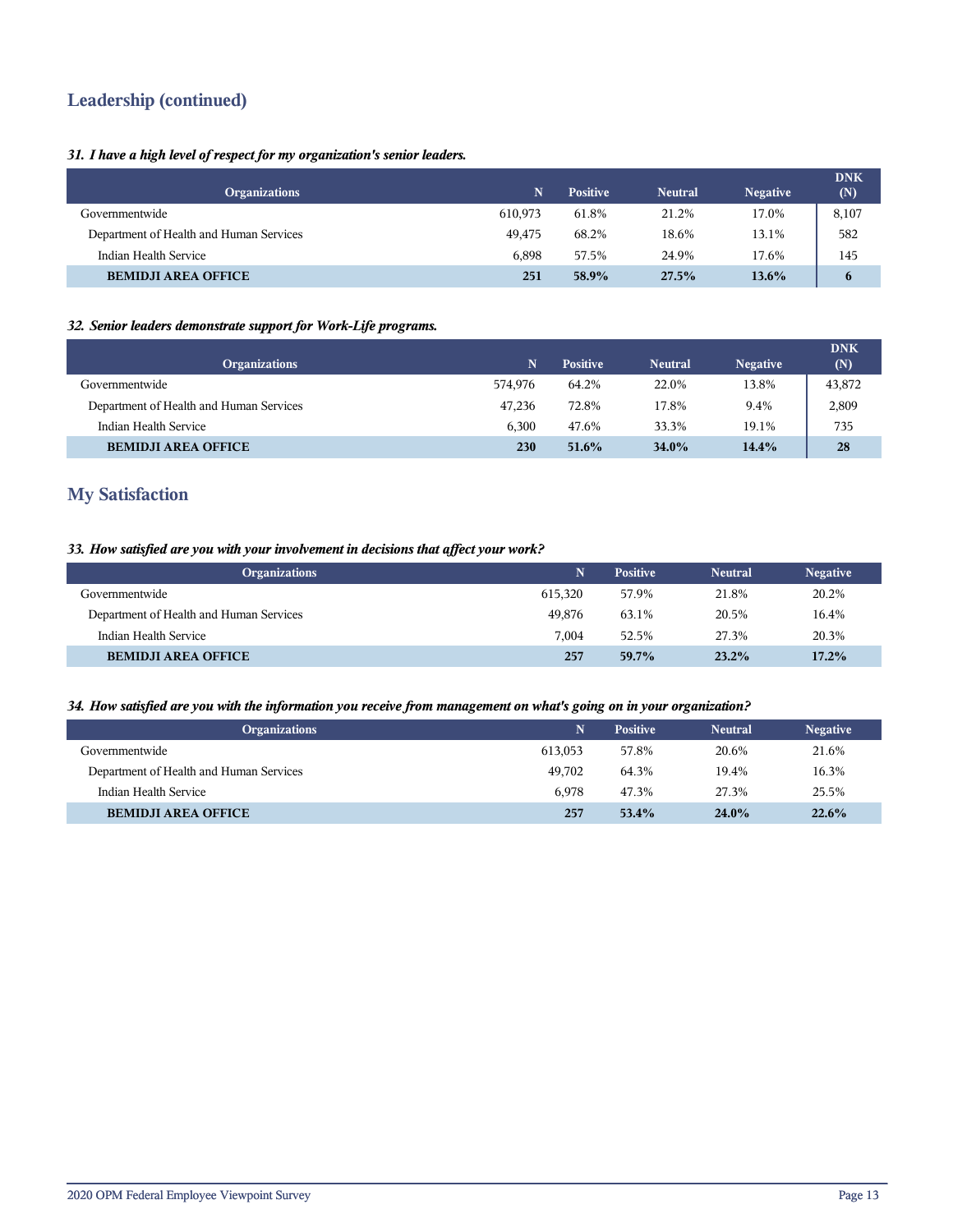# **My Satisfaction (continued)**

# *35. How satisfied are you with the recognition you receive for doing a good job?*

| <b>Organizations</b>                    |         | <b>Positive</b> | <b>Neutral</b> | <b>Negative</b> |
|-----------------------------------------|---------|-----------------|----------------|-----------------|
| Governmentwide                          | 612.519 | 58.7%           | 21.0%          | 20.2%           |
| Department of Health and Human Services | 49.713  | 64.3%           | 19.5%          | 16.1%           |
| Indian Health Service                   | 6.971   | 45.0%           | 28.1%          | 26.9%           |
| <b>BEMIDJI AREA OFFICE</b>              | 257     | $50.4\%$        | $25.7\%$       | 23.9%           |

# *36. Considering everything, how satisfied are you with your job?*

| <b>Organizations</b>                    |         | <b>Positive</b> | <b>Neutral</b> | <b>Negative</b> |
|-----------------------------------------|---------|-----------------|----------------|-----------------|
| Governmentwide                          | 611.647 | 71.6%           | 15.4%          | 13.0%           |
| Department of Health and Human Services | 49.653  | 76.6%           | 13.9%          | 9.5%            |
| Indian Health Service                   | 6.962   | 70.5%           | 18.5%          | 11.0%           |
| <b>BEMIDJI AREA OFFICE</b>              | 255     | 74.7%           | 18.1%          | $7.2\%$         |

# *37. Considering everything, how satisfied are you with your pay?*

| <b>Organizations</b>                    | Ñ       | <b>Positive</b> | <b>Neutral</b> | <b>Negative</b> |
|-----------------------------------------|---------|-----------------|----------------|-----------------|
| Governmentwide                          | 614,373 | 67.0%           | 15.0%          | 18.0%           |
| Department of Health and Human Services | 49.813  | 69.8%           | 15.1%          | 15.1%           |
| Indian Health Service                   | 6.968   | 63.9%           | 18.5%          | 17.6%           |
| <b>BEMIDJI AREA OFFICE</b>              | 256     | $65.6\%$        | $17.1\%$       | 17.4%           |

# *38. Considering everything, how satisfied are you with your organization?*

| <b>Organizations</b>                    |         | <b>Positive</b> | <b>Neutral</b> | <b>Negative</b> |
|-----------------------------------------|---------|-----------------|----------------|-----------------|
| Governmentwide                          | 615,661 | 65.6%           | 18.9%          | 15.5%           |
| Department of Health and Human Services | 49.886  | 72.6%           | 16.7%          | 10.7%           |
| Indian Health Service                   | 7.008   | 60.4%           | 24.9%          | 14.7%           |
| <b>BEMIDJI AREA OFFICE</b>              | 257     | $71.2\%$        | $18.6\%$       | 10.2%           |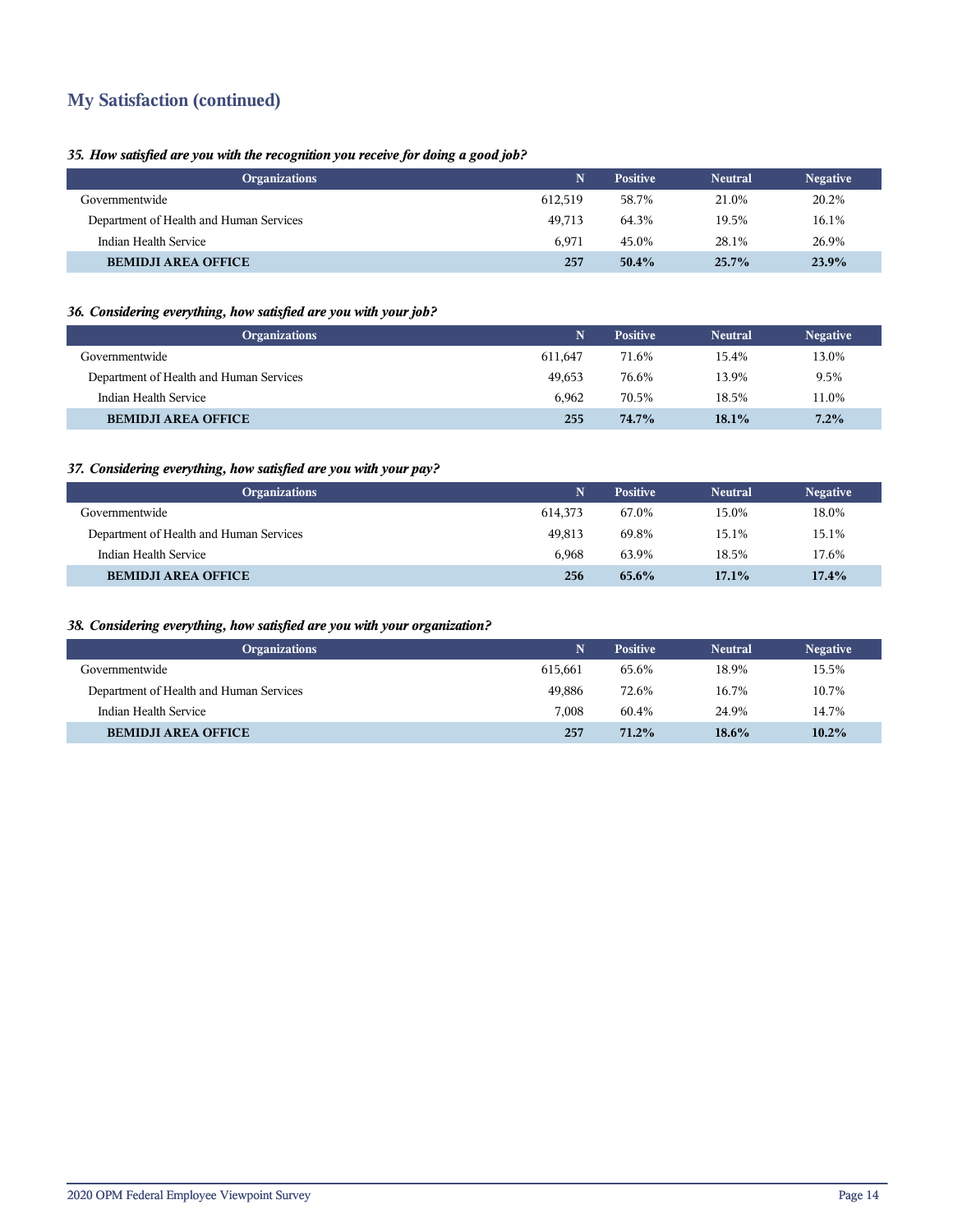# **Telework**

# *40A. Please select the response that BEST describes your teleworking schedule (1) BEFORE the COVID-19 pandemic.*

|                                         |             | <b>Telework</b>       |                                      |                        |                                        |                          |  |  |
|-----------------------------------------|-------------|-----------------------|--------------------------------------|------------------------|----------------------------------------|--------------------------|--|--|
| <b>Organizations</b>                    | $\mathbf N$ | Every<br>Work<br>Day. | 3-4 Days<br>Per <sup>1</sup><br>Week | $1-2$ Days<br>Per Week | Only $1-2$<br>Days Per<br><b>Month</b> | <b>Very Infrequently</b> |  |  |
| Governmentwide                          | 606.230     | 3.2%                  | 5.3%                                 | 15.5%                  | 5.0%                                   | 12.8%                    |  |  |
| Department of Health and Human Services | 49.449      | 4.8%                  | 8.8%                                 | 37.4%                  | 5.7%                                   | 11.6%                    |  |  |
| Indian Health Service                   | 6.817       | 3.2%                  | 1.2%                                 | 2.5%                   | 0.5%                                   | 3.1%                     |  |  |
| <b>BEMIDJI AREA OFFICE</b>              | 250         | 2.7%                  | $0.0\%$                              | $1.0\%$                | $0.0\%$                                | $3.4\%$                  |  |  |

# *40A. Please select the response that BEST describes your teleworking schedule (1) BEFORE the COVID-19 pandemic. (continued)*

|                                         |         | Do Not Telework                                |                                   |                                    |                                         |  |  |
|-----------------------------------------|---------|------------------------------------------------|-----------------------------------|------------------------------------|-----------------------------------------|--|--|
| <b>Organizations</b>                    | 'N.     | <b>Must Be</b><br>Physically<br><b>Present</b> | <b>Technical</b><br><b>Issues</b> | <b>Not Approved</b><br>to Telework | <b>Choose Not to</b><br><b>Telework</b> |  |  |
| Governmentwide                          | 606,230 | 23.7%                                          | 3.4%                              | 19.1%                              | 11.8%                                   |  |  |
| Department of Health and Human Services | 49.449  | 13.1%                                          | 1.7%                              | 7.6%                               | 9.3%                                    |  |  |
| Indian Health Service                   | 6,817   | 48.8%                                          | 5.8%                              | 22.0%                              | 12.9%                                   |  |  |
| <b>BEMIDJI AREA OFFICE</b>              | 250     | 47.1%                                          | 3.1%                              | $26.7\%$                           | 15.9%                                   |  |  |

### *40B. Please select the response that BEST describes your teleworking schedule (2) DURING the PEAK of the pandemic.*

|                                         |         | <b>Telework</b>            |                            |                            |                                        |                   |  |
|-----------------------------------------|---------|----------------------------|----------------------------|----------------------------|----------------------------------------|-------------------|--|
| <b>Organizations</b>                    |         | <b>Every</b><br>N Work Day | $3-4$ Days<br>Per.<br>Week | $1-2$ Days<br>Per.<br>Week | Only $1-2$<br>Days Per<br><b>Month</b> | Very Infrequently |  |
| Governmentwide                          | 608,111 | 59.0%                      | 9.5%                       | 5.2%                       | 1.0%                                   | 3.3%              |  |
| Department of Health and Human Services | 49.362  | 75.3%                      | 4.8%                       | 2.5%                       | 0.5%                                   | 1.7%              |  |
| Indian Health Service                   | 6.855   | 18.3%                      | 4.8%                       | 3.3%                       | 1.0%                                   | 4.0%              |  |
| <b>BEMIDJI AREA OFFICE</b>              | 250     | 18.5%                      | 5.1%                       | $2.6\%$                    | $1.0\%$                                | $6.7\%$           |  |

# *40B. Please select the response that BEST describes your teleworking schedule (2) DURING the PEAK of the pandemic. (continued)*

|                                         |         | Do Not Telework                                |                                   |                                    |                                         |  |  |
|-----------------------------------------|---------|------------------------------------------------|-----------------------------------|------------------------------------|-----------------------------------------|--|--|
| <b>Organizations</b>                    | N.      | <b>Must Be</b><br>Physically<br><b>Present</b> | <b>Technical</b><br><b>Issues</b> | <b>Not Approved</b><br>to Telework | <b>Choose Not to</b><br><b>Telework</b> |  |  |
| Governmentwide                          | 608,111 | 16.0%                                          | 1.6%                              | 2.2%                               | 2.2%                                    |  |  |
| Department of Health and Human Services | 49,362  | 9.7%                                           | 1.3%                              | 2.2%                               | 2.0%                                    |  |  |
| Indian Health Service                   | 6,855   | 43.6%                                          | 5.9%                              | 10.6%                              | 8.6%                                    |  |  |
| <b>BEMIDJI AREA OFFICE</b>              | 250     | 40.7%                                          | 4.3%                              | $8.0\%$                            | 13.1%                                   |  |  |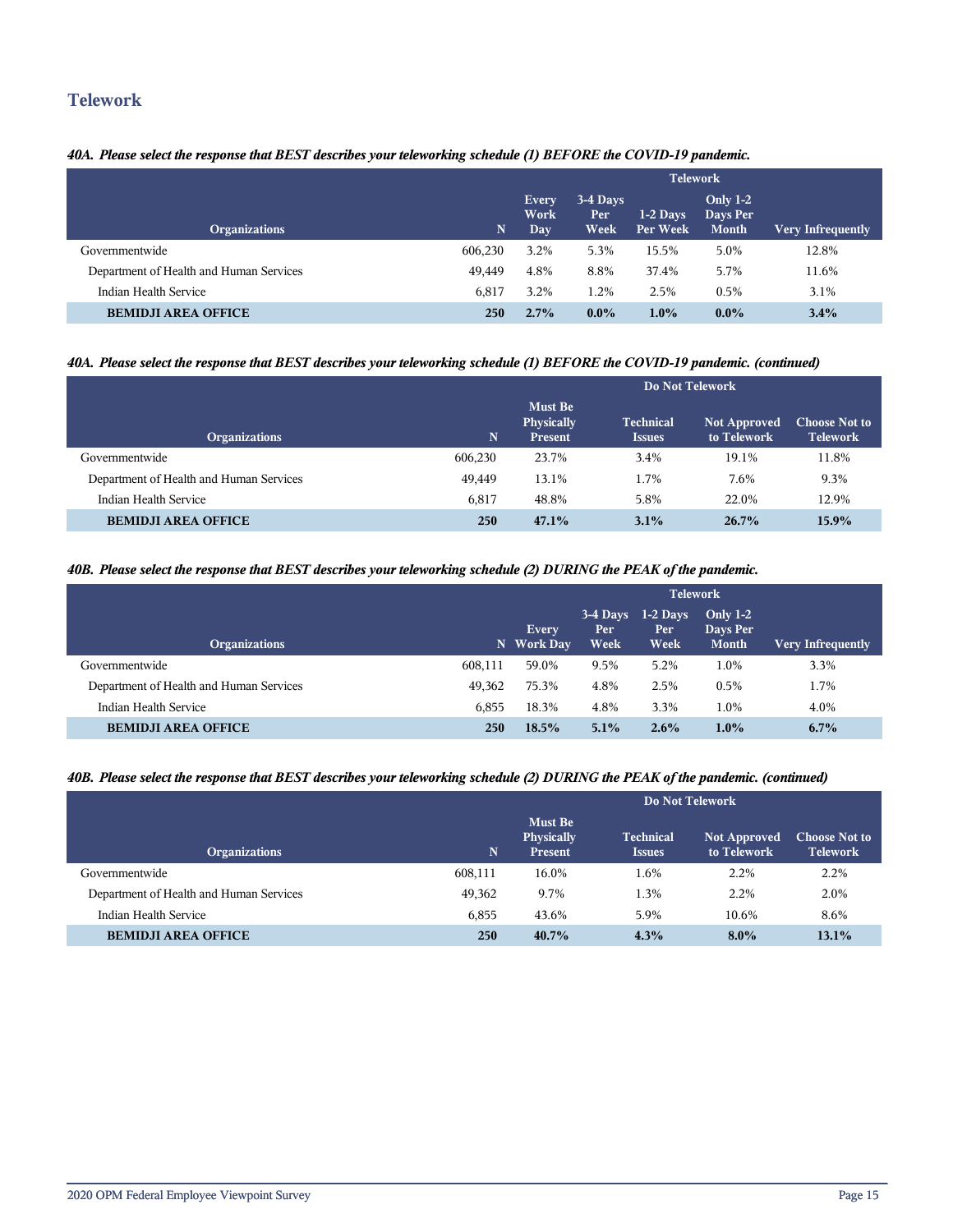# **Telework (continued)**

# *40C. Please select the response that BEST describes your teleworking schedule (3) AS OF the date you responded to this survey.*

|                                         |         | <b>Telework</b>              |          |                            |                                             |                          |
|-----------------------------------------|---------|------------------------------|----------|----------------------------|---------------------------------------------|--------------------------|
| <b>Organizations</b>                    |         | Every<br>N Work Day Per Week | 3-4 Days | $1-2$ Days<br>Per.<br>Week | <b>Only 1-2</b><br>Days Per<br><b>Month</b> | <b>Very Infrequently</b> |
| Governmentwide                          | 604,562 | 47.3%                        | 11.6%    | 8.0%                       | 1.7%                                        | 3.9%                     |
| Department of Health and Human Services | 49.303  | 69.8%                        | 7.3%     | 4.1%                       | 0.8%                                        | 1.8%                     |
| Indian Health Service                   | 6.783   | 15.6%                        | 4.4%     | 3.4%                       | 1.0%                                        | 3.3%                     |
| <b>BEMIDJI AREA OFFICE</b>              | 248     | $9.2\%$                      | $4.7\%$  | $3.7\%$                    | $2.0\%$                                     | 7.1%                     |

### *40C. Please select the response that BEST describes your teleworking schedule (3) AS OF the date you responded to this survey. (continued)*

|                                         |         | Do Not Telework                  |                                   |                                    |                                         |  |  |
|-----------------------------------------|---------|----------------------------------|-----------------------------------|------------------------------------|-----------------------------------------|--|--|
| <b>Organizations</b>                    | N.      | Must Be<br>Physically<br>Present | <b>Technical</b><br><b>Issues</b> | <b>Not Approved</b><br>to Telework | <b>Choose Not to</b><br><b>Telework</b> |  |  |
| Governmentwide                          | 604,562 | 18.3%                            | 1.7%                              | 3.9%                               | 3.5%                                    |  |  |
| Department of Health and Human Services | 49,303  | 10.3%                            | 1.3%                              | 2.2%                               | 2.4%                                    |  |  |
| Indian Health Service                   | 6.783   | 45.5%                            | 5.7%                              | 11.0%                              | 10.0%                                   |  |  |
| <b>BEMIDJI AREA OFFICE</b>              | 248     | 44.0%                            | 4.4%                              | 7.7%                               | 17.2%                                   |  |  |

# **Work-Life**

# *58. How satisfied are you with the Telework program in your agency?*

| <b>Organizations</b>                    | N       | <b>Positive</b> | <b>Neutral</b> | <b>Negative</b> | <b>Choose Not to</b><br>Participate<br>(N) | <b>Not</b><br><b>Available to</b><br>Me<br>(N) | Unaware of<br>Program<br>(N) |
|-----------------------------------------|---------|-----------------|----------------|-----------------|--------------------------------------------|------------------------------------------------|------------------------------|
| Governmentwide                          | 512.728 | 78.4%           | 11.5%          | 10.1%           | 9,996                                      | 70,318                                         | 5,155                        |
| Department of Health and Human Services | 44,721  | 87.7%           | 7.1%           | 5.2%            | 678                                        | 3,281                                          | 319                          |
| Indian Health Service                   | 3.309   | 60.8%           | 25.6%          | 13.6%           | 396                                        | 2.764                                          | 267                          |
| <b>BEMIDJI AREA OFFICE</b>              | 133     | 58.5%           | 27.0%          | 14.4%           | 23                                         | 89                                             |                              |

### *59. Which of the following Work-Life programs have you participated in or used at your agency within the last 12 months? (Mark all that apply)*

| <b>Organizations</b>                    | N       | <b>Alternative</b><br>Work<br><b>Schedules</b> | <b>Health and</b><br><b>Wellness</b><br><b>Programs</b> | Employee<br><b>Assistance</b><br>Program - EAP | <b>Child Care</b><br><b>Programs</b> | Elder Care<br><b>Programs</b> | <b>None</b><br><b>Listed</b> |
|-----------------------------------------|---------|------------------------------------------------|---------------------------------------------------------|------------------------------------------------|--------------------------------------|-------------------------------|------------------------------|
| Governmentwide                          | 594.723 | 48.8%                                          | 18.9%                                                   | 5.6%                                           | 2.8%                                 | 0.5%                          | 41.6%                        |
| Department of Health and Human Services | 48.694  | 40.9%                                          | 30.4%                                                   | 7.1%                                           | 3.5%                                 | 1.2%                          | 40.3%                        |
| Indian Health Service                   | 6.700   | 26.8%                                          | 29.5%                                                   | 5.3%                                           | 0.8%                                 | 0.5%                          | 52.0%                        |
| <b>BEMIDJI AREA OFFICE</b>              | 245     | 25.1%                                          | $32.0\%$                                                | $3.4\%$                                        | $0.4\%$                              | $0.4\%$                       | 54.9%                        |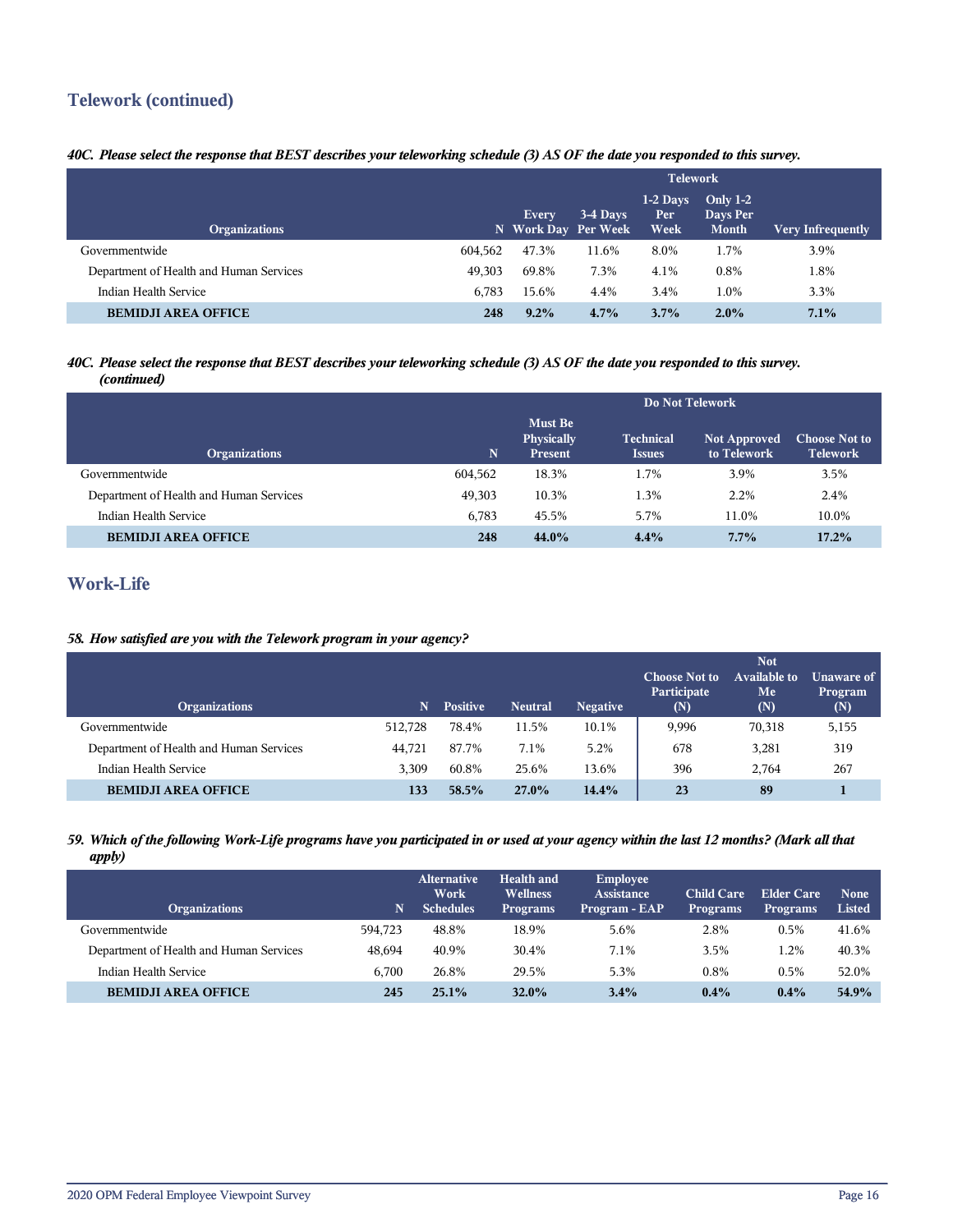# **Work-Life (continued)**

*60. How satisfied are you with the following Work-Life programs in your agency? Alternative Work Schedules (for example, compressed work schedule, flexible work schedule)*

| <b>Organizations</b>                    | N       | <b>Positive</b> | <b>Neutral</b> | <b>Negative</b> | <b>Choose Not to</b><br>Participate<br>(N) | <b>Not</b><br><b>Available to</b><br>Me<br>(N) | Unaware of<br><b>Programs</b><br>(N) |
|-----------------------------------------|---------|-----------------|----------------|-----------------|--------------------------------------------|------------------------------------------------|--------------------------------------|
| Governmentwide                          | 420,768 | 82.5%           | 12.1%          | 5.4%            | 92,389                                     | 67,807                                         | 14,558                               |
| Department of Health and Human Services | 30.784  | 83.8%           | 12.1%          | 4.1%            | 11,534                                     | 5,095                                          | 1,326                                |
| Indian Health Service                   | 3.562   | 63.6%           | 25.6%          | 10.8%           | 608                                        | 2,066                                          | 468                                  |
| <b>BEMIDJI AREA OFFICE</b>              | 125     | 70.0%           | 21.7%          | 8.3%            | 27                                         | 81                                             | 13                                   |

*61. How satisfied are you with the following Work-Life programs in your agency? Health and Wellness Programs (for example, onsite exercise, flu vaccination, medical screening, CPR training, health and wellness fair)*

| <b>Organizations</b>                    | N       | <b>Positive</b> | <b>Neutral</b> | <b>Negative</b> | <b>Choose Not to</b><br>Participate<br>(N) | <b>Not</b><br>Available to<br>Me<br>(N) | Unaware of<br><b>Programs</b><br>(N) |
|-----------------------------------------|---------|-----------------|----------------|-----------------|--------------------------------------------|-----------------------------------------|--------------------------------------|
| Governmentwide                          | 366.652 | 63.8%           | 27.1%          | 9.1%            | 125,421                                    | 54,613                                  | 44,877                               |
| Department of Health and Human Services | 35.765  | 80.4%           | 16.1%          | 3.4%            | 9.437                                      | 1,684                                   | 1,539                                |
| Indian Health Service                   | 5.399   | 68.3%           | 25.0%          | 6.7%            | 399                                        | 500                                     | 359                                  |
| <b>BEMIDJI AREA OFFICE</b>              | 200     | 69.0%           | 23.3%          | 7.7%            | 13                                         | 18                                      | 15                                   |

*62. How satisfied are you with the following Work-Life programs in your agency? Employee Assistance Program - EAP (for example, short-term counseling, referral services, legal services, education services)*

| <b>Organizations</b>                    | N       | <b>Positive</b> | <b>Neutral</b> | <b>Negative</b> | <b>Choose Not to</b><br>Participate<br>(N) | <b>Not</b><br>Available to<br>Me<br>(N) | Unaware of<br><b>Programs</b><br>(N) |
|-----------------------------------------|---------|-----------------|----------------|-----------------|--------------------------------------------|-----------------------------------------|--------------------------------------|
| Governmentwide                          | 270.883 | 51.1%           | 42.7%          | 6.3%            | 266.695                                    | 13,796                                  | 42,632                               |
| Department of Health and Human Services | 21,027  | 58.5%           | 36.6%          | 4.9%            | 23,962                                     | 711                                     | 2,846                                |
| Indian Health Service                   | 3.645   | 45.2%           | 47.7%          | 7.1%            | 2.004                                      | 346                                     | 708                                  |
| <b>BEMIDJI AREA OFFICE</b>              | 131     | 41.6%           | 44.9%          | 13.5%           | 91                                         | 5                                       | 17                                   |

*63. How satisfied are you with the following Work-Life programs in your agency? Child Care Programs (for example, child care center, parenting classes and support groups, back-up care, subsidy, flexible spending account)*

| <b>Organizations</b>                    | N       | <b>Positive</b> | <b>Neutral</b> | <b>Negative</b> | <b>Choose Not to</b><br>Participate<br>(N) | <b>Not</b><br><b>Available to</b><br>Me<br>(N) | Unaware of<br><b>Programs</b><br>(N) |
|-----------------------------------------|---------|-----------------|----------------|-----------------|--------------------------------------------|------------------------------------------------|--------------------------------------|
| Governmentwide                          | 174.140 | 36.9%           | 55.6%          | 7.5%            | 300,375                                    | 55,448                                         | 63,609                               |
| Department of Health and Human Services | 13.821  | 46.2%           | 47.8%          | 5.9%            | 27,328                                     | 3,402                                          | 3,934                                |
| Indian Health Service                   | 2.057   | 28.1%           | 61.8%          | 10.1%           | 1.813                                      | 1,430                                          | 1,396                                |
| <b>BEMIDJI AREA OFFICE</b>              | 63      | 36.4%           | 54.2%          | $9.4\%$         | 82                                         | 59                                             | 38                                   |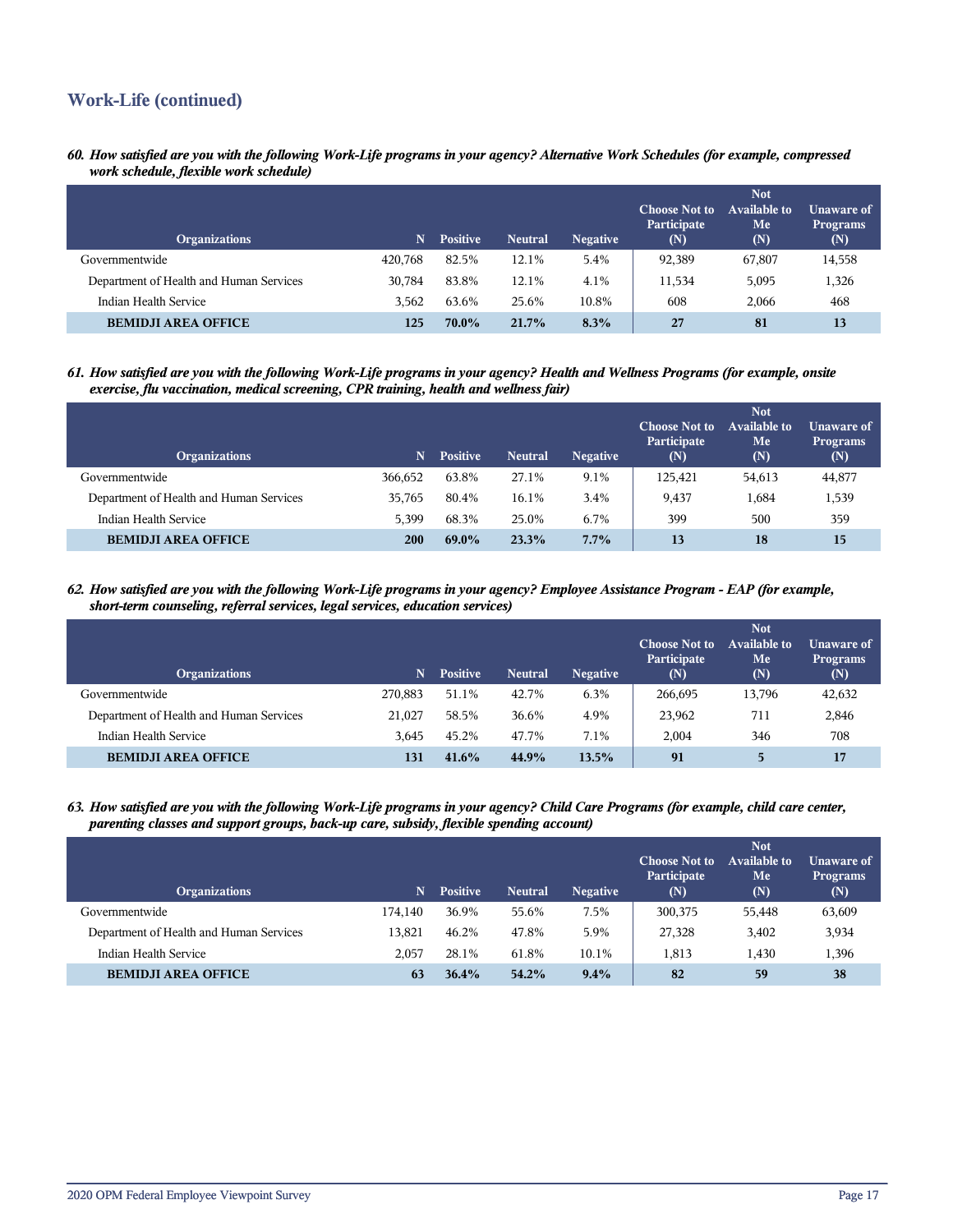# **Work-Life (continued)**

*64. How satisfied are you with the following Work-Life programs in your agency? Elder Care Programs (for example, elder/adult care, support groups, resources)*

| <b>Organizations</b>                    | N       | <b>Positive</b> | <b>Neutral</b> | <b>Negative</b> | <b>Choose Not to</b><br>Participate<br>(N) | <b>Not</b><br>Available to<br>Me<br>(N) | Unaware of<br><b>Programs</b><br>(N) |
|-----------------------------------------|---------|-----------------|----------------|-----------------|--------------------------------------------|-----------------------------------------|--------------------------------------|
| Governmentwide                          | 140.850 | 28.5%           | 66.2%          | 5.3%            | 298,503                                    | 49,768                                  | 101,189                              |
| Department of Health and Human Services | 11.116  | 38.8%           | 57.2%          | 4.0%            | 27,995                                     | 2,909                                   | 6,319                                |
| Indian Health Service                   | 1.956   | 26.6%           | 64.6%          | 8.8%            | 1,761                                      | 1,290                                   | 1,659                                |
| <b>BEMIDJI AREA OFFICE</b>              | 59      | 33.8%           | 59.7%          | $6.5\%$         | 86                                         | 51                                      | 48                                   |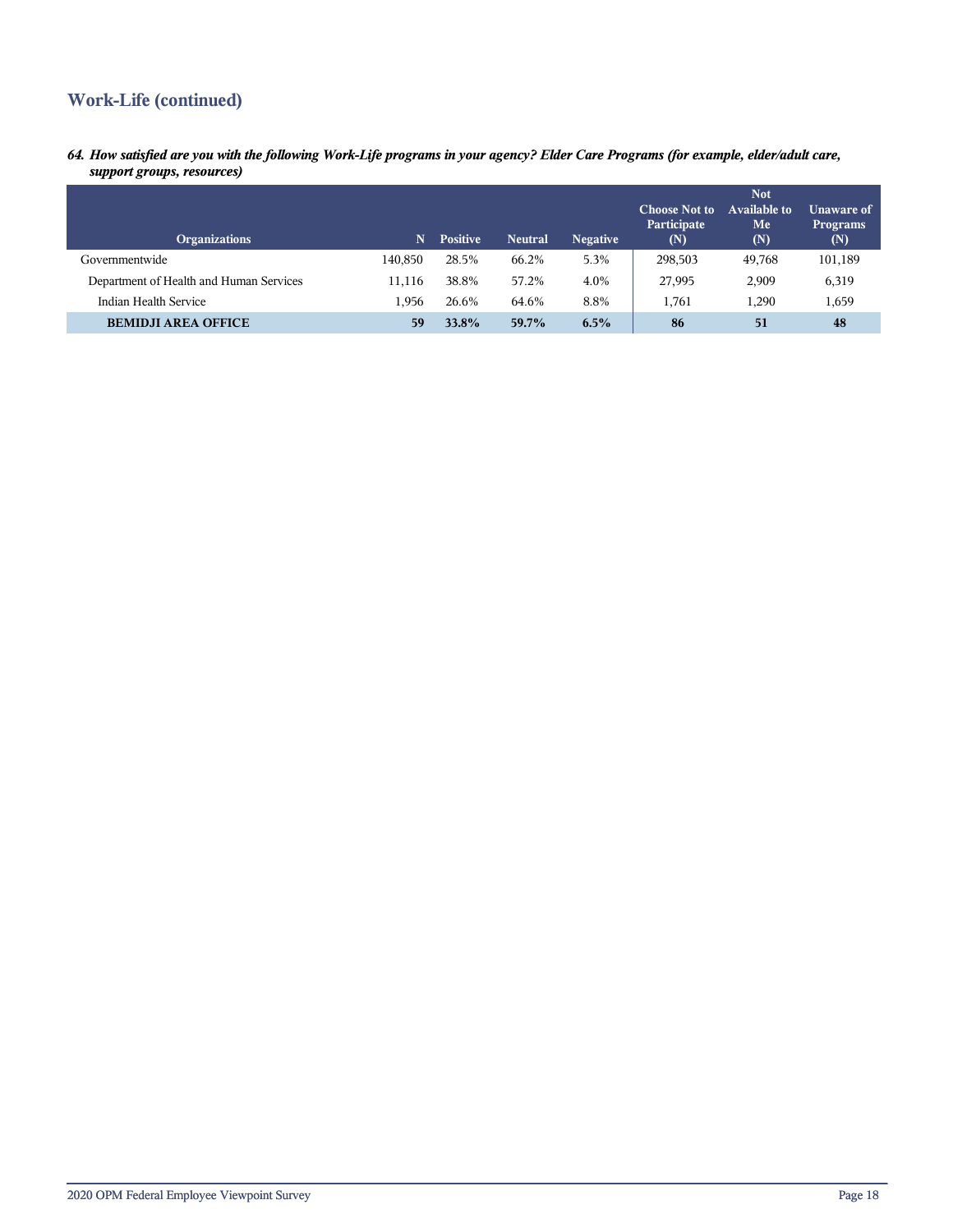# **My Employment Demographics**

# *Where do you work?*

| Response                                           | $\frac{0}{2}$ |
|----------------------------------------------------|---------------|
| Headquarters                                       | 1.3%          |
| Field                                              | 95.8%         |
| Full-time telework (e.g., home office, telecenter) | 2.9%          |

# *What is your supervisory status?*

| <b>Response</b> |       |
|-----------------|-------|
| Senior Leader   | 2.5%  |
| Manager         | 8.2%  |
| Supervisor      | 16.9% |
| Team Leader     | 9.1%  |
| Non-Supervisor  | 63.4% |
|                 |       |

# *What is your pay category/grade?*

| <b>Response</b>                                      | $\frac{0}{0}$ |
|------------------------------------------------------|---------------|
| Federal Wage System                                  | 2.9%          |
| GS 1-6                                               | 22.3%         |
| GS 7-12                                              | 55.8%         |
| GS 13-15                                             | 9.1%          |
| Senior Executive Service                             | 0.4%          |
| Senior Level (SL) or Scientific or Professional (ST) | $0.0\%$       |
| Other                                                | 9.5%          |

# *What is your US military service status?*

| <b>Response</b>                         | $\frac{1}{2}$ |
|-----------------------------------------|---------------|
| No Prior Military Service               | 90.8%         |
| Currently in National Guard or Reserves | 0.4%          |
| Retired                                 | 2.1%          |
| Separated or Discharged                 | 6.7%          |

Note: Percentages for demographic questions are unweighted.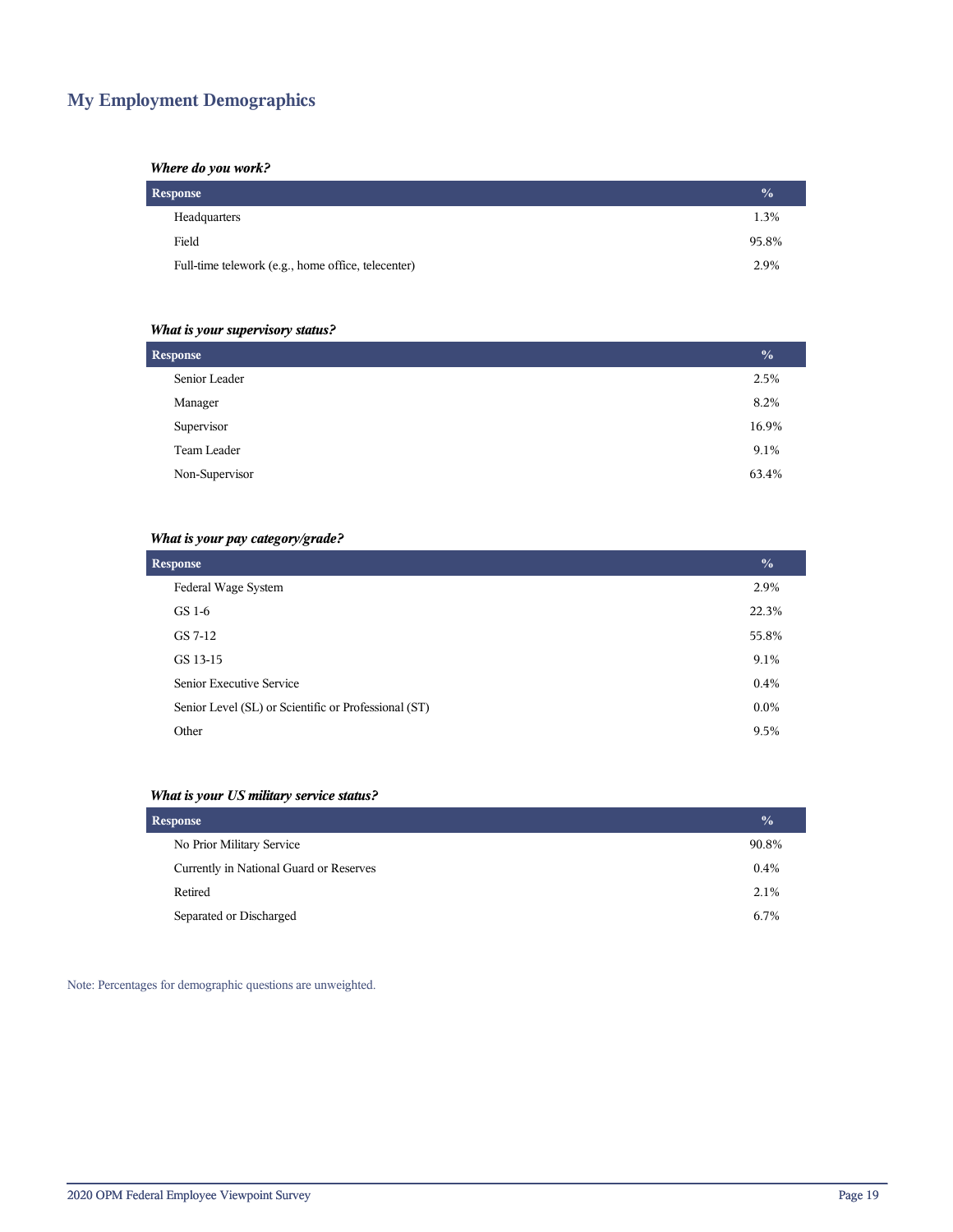# **My Employment Demographics (continued)**

### *Are you:*

| <b>Response</b>                                                                                                                              | $\frac{0}{0}$ |
|----------------------------------------------------------------------------------------------------------------------------------------------|---------------|
| The spouse of a current active duty service member of the U.S. Armed Forces                                                                  | $0.8\%$       |
| The spouse of a service member who retired or separated from active duty in the U.S. Armed Forces with a<br>disability rating of 100 percent | $0.4\%$       |
| The widow(er) of a service member killed while on active duty in the U.S. Armed Forces                                                       | $0.0\%$       |
| None of the categories listed                                                                                                                | 98.8%         |

### *Have you been hired under the Military Spouse Non-Competitive Hiring Authority?*

| Response |                                                                                                                 |  |       |  |   | $\frac{0}{0}$ |
|----------|-----------------------------------------------------------------------------------------------------------------|--|-------|--|---|---------------|
| Yes      |                                                                                                                 |  |       |  |   | $0.0\%$       |
| No       |                                                                                                                 |  |       |  |   | 100.0%        |
|          | the contract of the contract of the contract of the contract of the contract of the contract of the contract of |  | $  -$ |  | . |               |

*Note: If the response to the previous question on if you are a military spouse was "None of the categories listed," this item was skipped.*

### *How long have you been with the Federal Government (excluding military service)?*

| <b>Response</b>    | $\frac{0}{0}$ |
|--------------------|---------------|
| Less than 1 year   | 0.4%          |
| 1 to 3 years       | 20.2%         |
| 4 to 5 years       | 7.8%          |
| 6 to 10 years      | 23.0%         |
| 11 to 14 years     | 17.3%         |
| 15 to 20 years     | 14.0%         |
| More than 20 years | 17.3%         |

### *How long have you been with your current agency (for example, Department of Justice, Environmental Protection Agency)?*

| <b>Response</b>    | $\frac{0}{0}$ |
|--------------------|---------------|
| Less than 1 year   | $0.4\%$       |
| 1 to 3 years       | 23.5%         |
| 4 to 5 years       | 7.8%          |
| 6 to 10 years      | 22.2%         |
| 11 to 14 years     | 16.0%         |
| 15 to 20 years     | 14.0%         |
| More than 20 years | 16.0%         |

Note: Percentages for demographic questions are unweighted.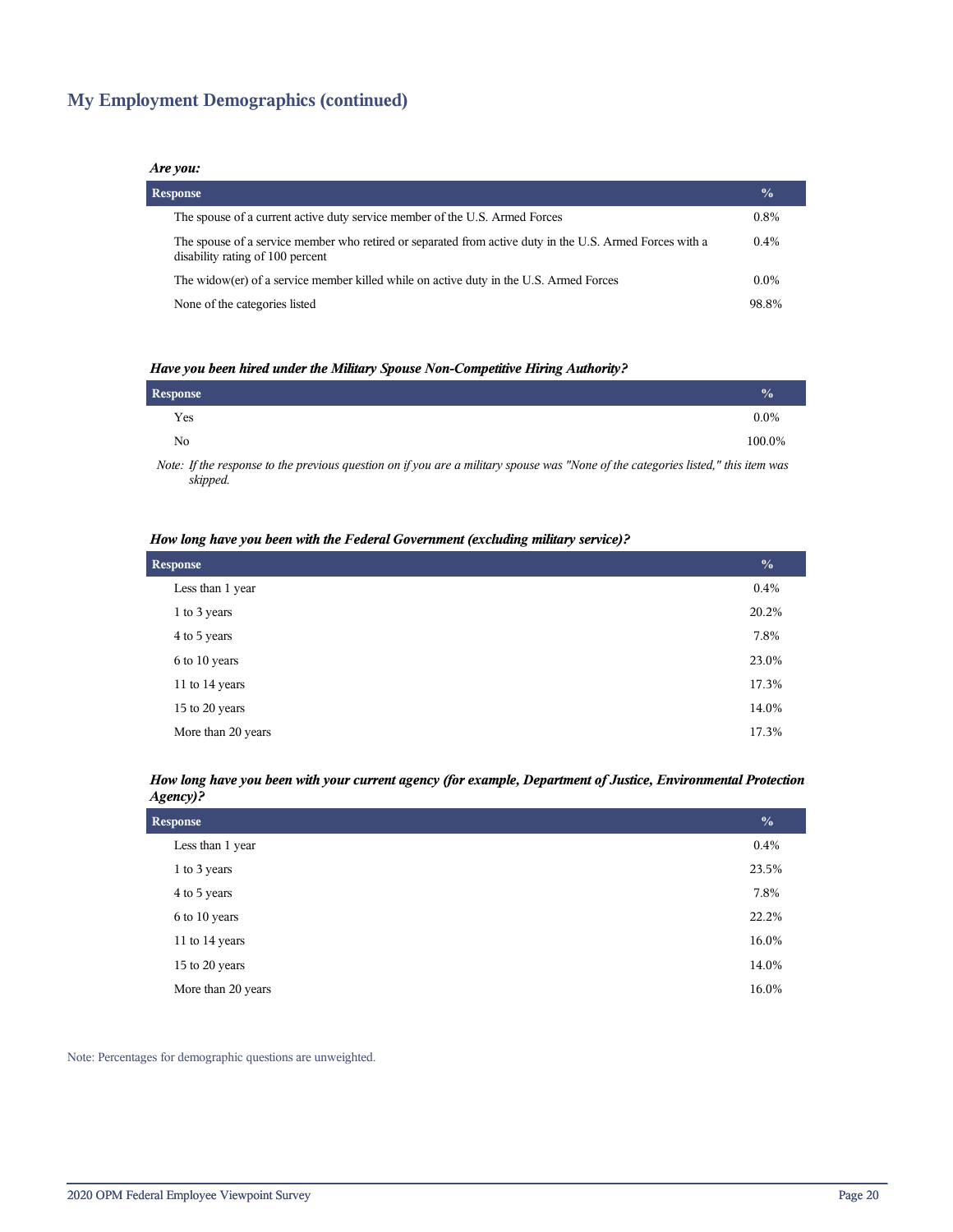# **My Employment Demographics (continued)**

### *Are you considering leaving your organization within the next year, and if so, why?*

| <b>Response</b>                                         | <b>Before the</b><br>COVID-19<br>pandemic<br>$\frac{0}{0}$ | Today<br>$\frac{0}{0}$ |
|---------------------------------------------------------|------------------------------------------------------------|------------------------|
| No.                                                     | 83.2%                                                      | 80.6%                  |
| Yes, to retire                                          | 5.0%                                                       | 3.9%                   |
| Yes, to take another job within the Federal Government  | 8.0%                                                       | 10.3%                  |
| Yes, to take another job outside the Federal Government | 2.5%                                                       | 2.2%                   |
| Yes, other                                              | 1.3%                                                       | 3.0%                   |

### *Has your intention to leave your organization within the next year changed because of the COVID-19 pandemic?*

| <b>Response</b> | $\frac{1}{2}$ |
|-----------------|---------------|
| Yes             | 30.2%         |
| No.             | 69.8%         |

*Note: If the response to your considering leaving your organization did not differ between "Before the COVID-19 Pandemic" and "Today," this item was skipped.*

### *I am planning to retire:*

| <b>Response</b>   | <b>Before the</b><br>COVID-19<br>pandemic<br>$\frac{0}{0}$ | Today<br>$\frac{0}{0}$ |
|-------------------|------------------------------------------------------------|------------------------|
| Less than 1 year  | 2.5%                                                       | 3.4%                   |
| 1 year            | 1.7%                                                       | 3.0%                   |
| 2 years           | 5.9%                                                       | 5.1%                   |
| 3 years           | 5.9%                                                       | 5.1%                   |
| 4 years           | 2.5%                                                       | 2.1%                   |
| 5 years           | 5.1%                                                       | 6.4%                   |
| More than 5 years | 76.3%                                                      | 74.9%                  |
|                   |                                                            |                        |

### *Has your retirement plan changed because of the COVID-19 pandemic?*

| <b>Response</b> |  |  |  |  |                                                                                                                                                                                                                                                                                                                   |  | $\frac{0}{0}$ |
|-----------------|--|--|--|--|-------------------------------------------------------------------------------------------------------------------------------------------------------------------------------------------------------------------------------------------------------------------------------------------------------------------|--|---------------|
| Yes             |  |  |  |  |                                                                                                                                                                                                                                                                                                                   |  | 21.2%         |
| No              |  |  |  |  |                                                                                                                                                                                                                                                                                                                   |  | 78.8%         |
| $\mathbf{v}$    |  |  |  |  | $\mathcal{L}$ and $\mathcal{L}$ and $\mathcal{L}$ and $\mathcal{L}$ are $\mathcal{L}$ and $\mathcal{L}$ are $\mathcal{L}$ and $\mathcal{L}$ and $\mathcal{L}$ and $\mathcal{L}$ and $\mathcal{L}$ and $\mathcal{L}$ and $\mathcal{L}$ and $\mathcal{L}$ and $\mathcal{L}$ and $\mathcal{L}$ and $\mathcal{L}$ and |  |               |

*Note: If the response to your retirement plans did not differ between "Before the COVID-19 Pandemic" and "Today," this item was skipped.*

Note: Percentages for demographic questions are unweighted.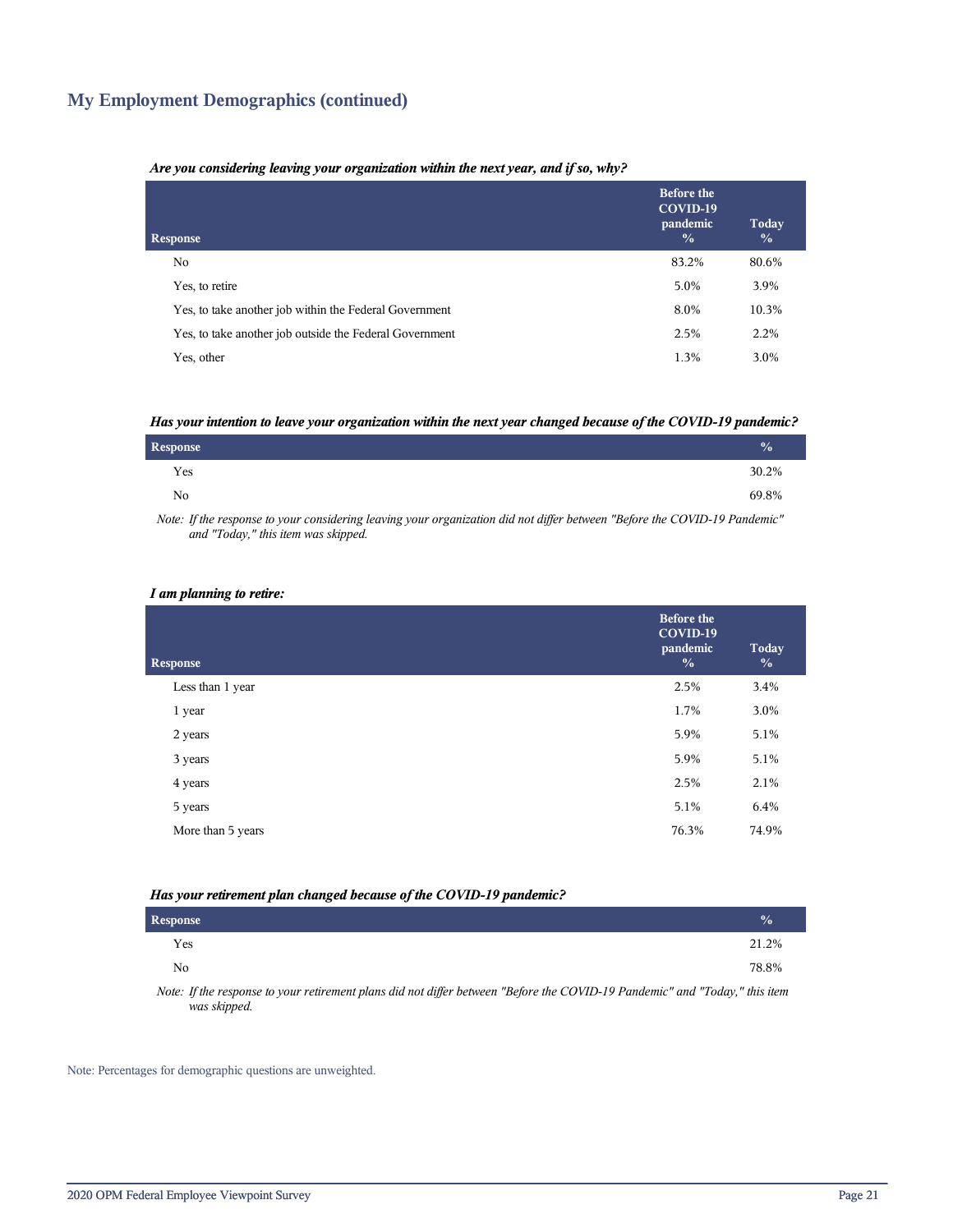# **My Personal Demographics**

| Are you of Hispanic, Latino, or Spanish origin? |  |  |  |
|-------------------------------------------------|--|--|--|
|                                                 |  |  |  |

| Response | $\frac{0}{0}$ |
|----------|---------------|
| Yes      | 2.1%          |
| No       | 97.9%         |

### *Please select the racial category or categories with which you most closely identify.*

| Response                                                                                          | $\frac{1}{2}$ |
|---------------------------------------------------------------------------------------------------|---------------|
| White                                                                                             | --            |
| <b>Black or African American</b>                                                                  | --            |
| All other races                                                                                   | --            |
| Note: All results are suppressed when any single demographic category has fewer than 4 responses. |               |

# *What is your age group?*

| <b>Response</b>    | $\frac{0}{0}$ |
|--------------------|---------------|
| 29 years and under | 5.0%          |
| 30-39 years old    | 23.1%         |
| 40-49 years old    | 32.8%         |
| 50-59 years old    | 25.6%         |
| 60 years or older  | 13.4%         |

### *What is the highest degree or level of education you have completed?*

| <b>Response</b>                                 | $\frac{0}{0}$ |
|-------------------------------------------------|---------------|
| Less than High School/ High School Diploma/ GED | 5.9%          |
| Certification/Some College/Associate's Degree   | 44.8%         |
| Bachelor's Degree                               | 21.8%         |
| Advanced Degrees (Post Bachelor's Degree)       | 27.6%         |

Note: Percentages for demographic questions are unweighted. For confidentiality reasons, percentages for the 'My Personal Demographics' questions may be suppressed. Any suppressed percentages are noted.